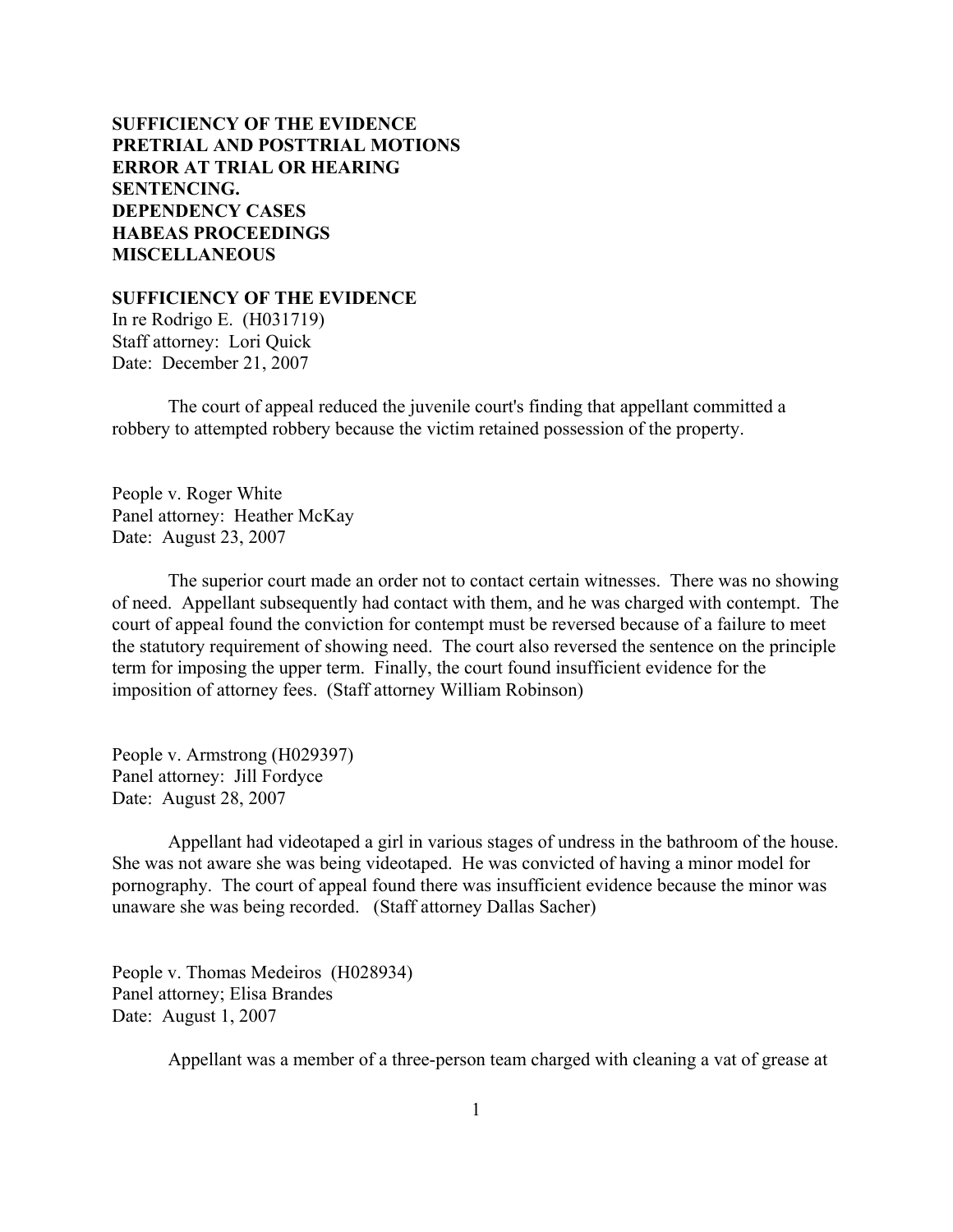a site. Instead of placing the grease in their truck, the grease was flushed through the sewer system. This was illegal because in such large quantities it is a toxic waste. The procedure damaged the sewage system. While it was clear that the main operator committed the crime, there was insufficient evidence appellant was guilty of the crime. There was no evidence he actually committed the act or aided in it. (Staff attorney Paul Couenhoven)

People v. Ronald Williams (H029942) Staff attorney: Lori Quick Date: July 27, 2007

After a jury convicted appellant of various felonies, the court found he committed a prior strike based on a probation report and preliminary hearing transcript that he committed great bodily injury. The relevant portions of the preliminary hearing transcript was hearsay and the probation report was inadmissible to show he personally used great bodily injury.

People v. Carl Landry (H0277550) Panel attorney: Victoria Stafford Date: July 17, 2007

Appellant was charged with aiding and abetting in a robbery of a hotel. The only evidence was the statements by some of the participants that he was there. He was not inside committing the crimes because the video showed the other three committing the crimes. (Staff attorney William Robinson)

People v. Alfredo Abanico and Vincent Lopez (H029034) Panel attorney: Candace Hale and Emry Allen Date: July 6, 2007

The court of appeal decided there was insufficient evidence to support a gang enhancement when the two defendants committed their crimes. One of them was a gang member, another associated with gang members. But the crimes had no apparent connection to a gang, just two people with one of them who happened to be a gang member committing crimes. The gang expert's opinion that the crimes increased the reputation of the gang in the community was insufficient. (Staff member Dallas Sacher)

People v. Eddie Eustice (H030093) Staff attorney: Dallas Sacher Date: May 10, 2007

Appellant was convicted of violating Penal Code section 1320.5, among other things, which makes it a crime to fail to appear when on bail on a felony. The evidence showed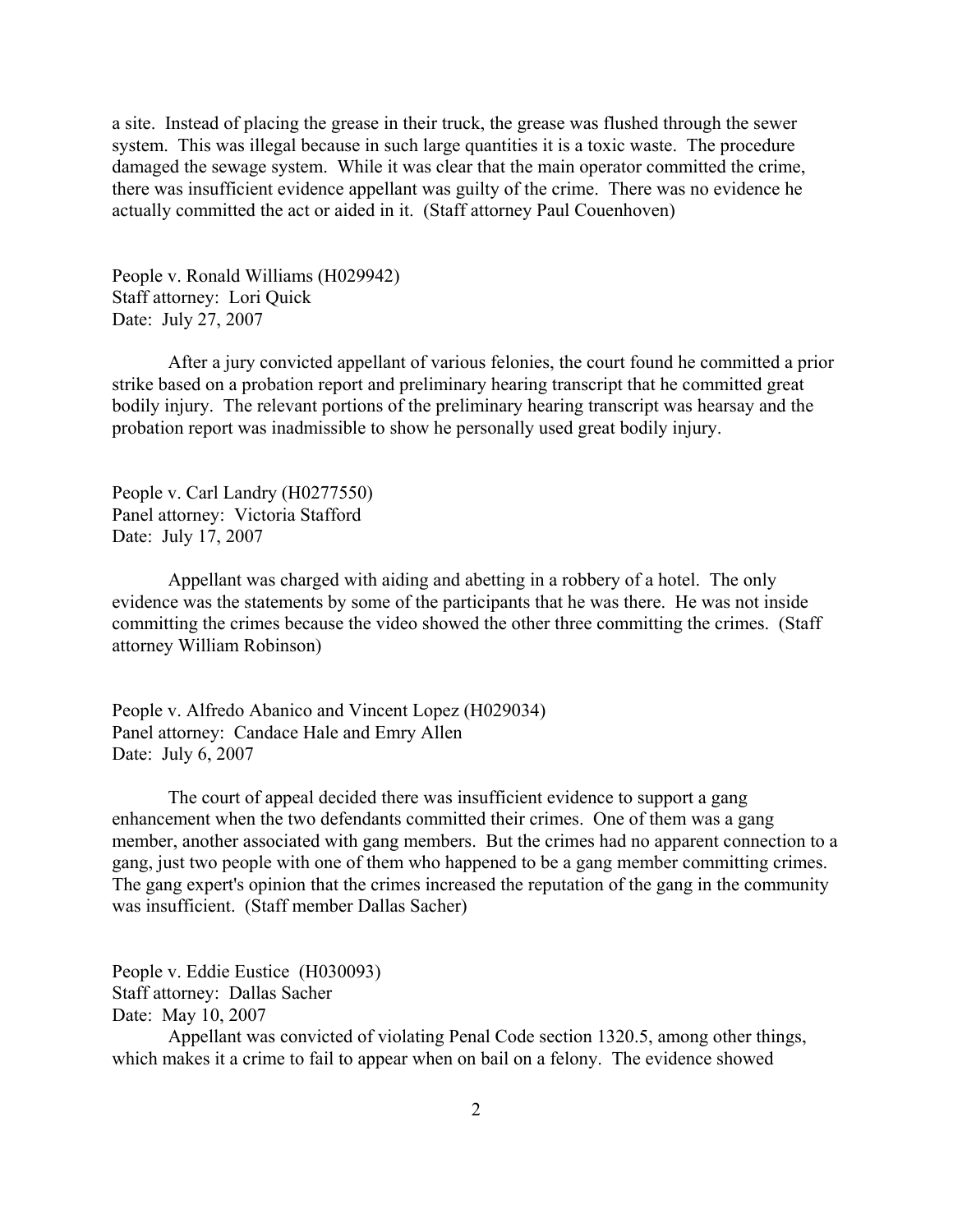<span id="page-2-0"></span>appellant was on OR at the time. The conviction was reversed because of insufficient evidence.

People v. Arturo Albino (H038693) Panel attorney: Ozro Childs Date: January 19, 2007

Appellant lured his wife into his car and then instructed her drive while holding a knife at her. She tried to grab the knife, resulting in cutting her hand which required stitches. When the car stopped, she grabbed the knife and tried to flee. Appellant grabbed her, and she threw the knife back in the car. He started choking her. After she lost consciousness, police arrived. He was convicted of attempted premeditated murder, attempted kidnapping, domestic violence, and aggravated assault with an enhancement for personally using a knife. The court of appeal agreed there was insufficient evidence to support the enhancement for attempted murder. (Staff attorney Lori Quick)

In re Ernesto H. (H029814) Staff attorney: Michael Kresser Date: January 12, 2007

Appellant and his companions attacked a man wearing a gray-blue sweatshirt with a 49ers logo. Appellant had blamed the victim for attacking his cousin earlier. The prosecution gang expert said appellant was a member of the SVL Norteno gang, as he had associated with numerous gang members in the past. The expert opined the SVL gang benefitted from appellant's assault because the violence added prestige for the gang and the attackers wore red clothing. The juvenile court found appellant committed attempted premeditated murder that he acted for the benefit of a criminal street gang. The court of appeal held there was insufficient evidence to sustain the gang enhancement. There was no evidence that appellant's companions were gang members or that the victim was seen as a rival gang member, as he wore a 49ers sweatshirt which is often worn by Nortenos. Appellant's mere membership in a gang was insufficient reason to conclude that every crime he committed was for the benefit of a gang.

## **PRETRIAL AND POSTTRIAL MOTIONS**

People v. Jermaine Pina (H030819) Panel attorney: R. Charles Johnson Date: October 29, 2007

Appellant moved for discovery of the police officers' personnel files. The custodian told the court, not under oath, that nothing relevant to the request was in the files. Based on this, the court denied the motion. The court of appeal agreed that the court must make an independent assessment based on facts in evidence. (Staff attorney Jonathan Grossman)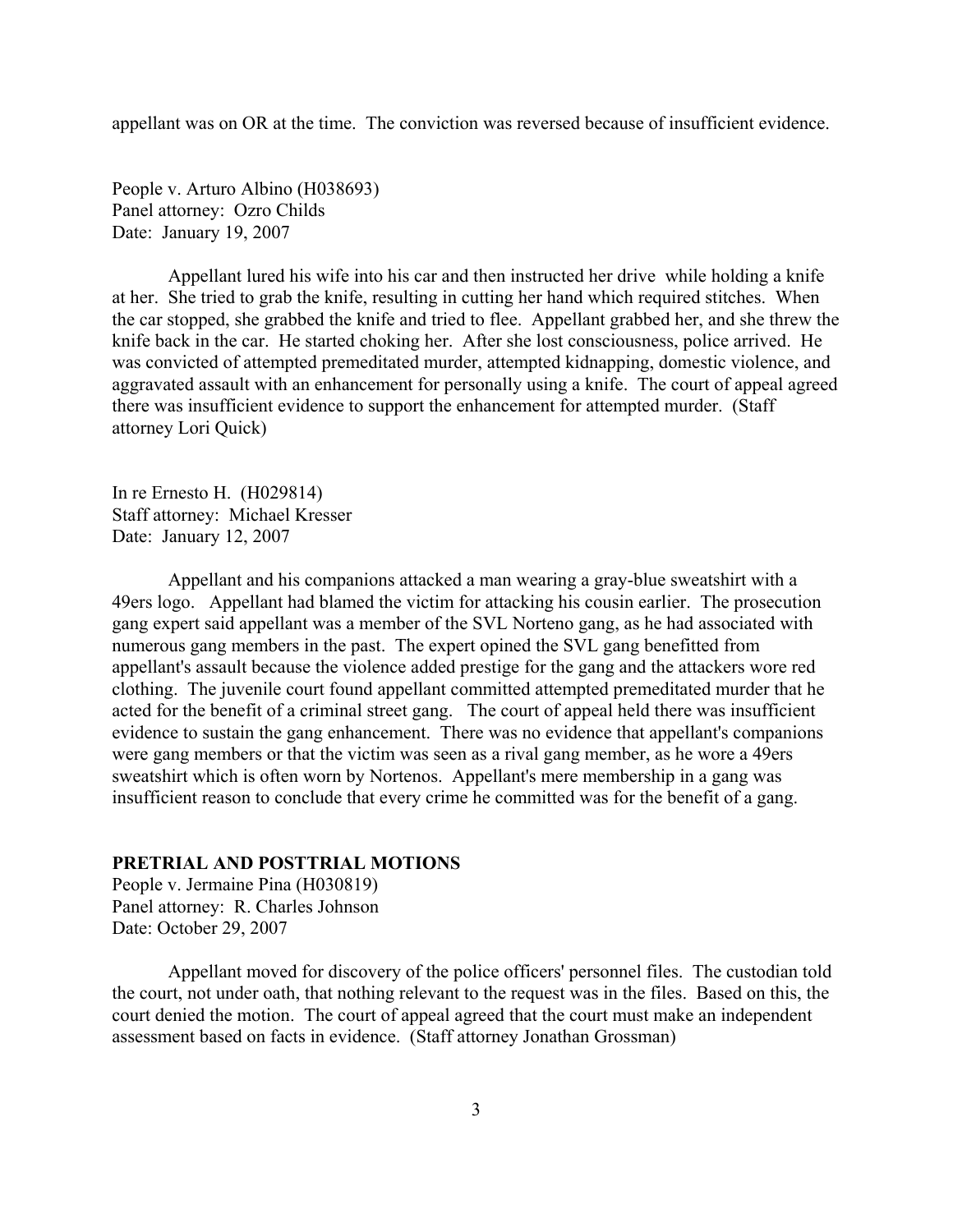People v. Charles Fordjour (H030466) Staff attorney: Paul Couenhoven Date: October 3, 2007

The court of appeal had reversed the matter for a proper *Marsden* hearing. On remand, the superior court held what the appellate court later described to be closer to a court conducted cross-examination of the defendant. Nonetheless, the court of appeal found the hearing was adequate. But it reversed the judgment because the trial court failed to explore appellant's request to represent himself.

People v. Robert Mays (H030505) Panel attorney: J. Frank McCabe Date: September 25, 2007

Appellant was charged with first degree murder and conspiracy as well as an enhancement for personal use of a gun. As the trial began, he and trial counsel reached a strong disagreement over trial counsel's failure to remove a juror at voir dire whom he knew and appeared to be biased against him. Appellant chose to plead guilty and admit the enhancement. He then moved to withdraw his plea, explaining that his plea was involuntary based on his desire to avoid being tried by the acquaintance. The court denied his motion to withdraw his plea and sentenced him to serve 50 years to life in prison. The court of appeal reversed. While a defendant cannot blackmail counsel to do what he wishes or else he would plea, the plea must nonetheless be free and voluntary. Here, appellant pled because it was the only method he knew of to avoid being tried by the juror. (Staff attorney William Robinson)

People v. Timphony Walker (H029685) Panel attorney: Catherine White Date: September 25, 2007

Appellant was charged with robbery with two prior strikes. He pled not guilty by reason of insanity. Trial counsel moved to continue the trial. She was moving from the public defender's office to the alternative public defender's office. Since she was between jobs, she had no clerical staff to assist her. There was a recent death in her family and a funeral had not yet been scheduled. Consequently, she was not adequately prepared to go to trial. Most importantly, she was playing phone tag with her expert witness and recently learned he would not be available for two weeks. The court denied the continuance, and appellant was convicted and sentenced to serve life in prison. The court of appeal held that there was good cause, as trial counsel exercised due diligence. The failure to grant the continuance prejudiced appellant, requiring reversal. (Staff attorney Jonathan Grossman)

People v. Joel Castillo (H030338)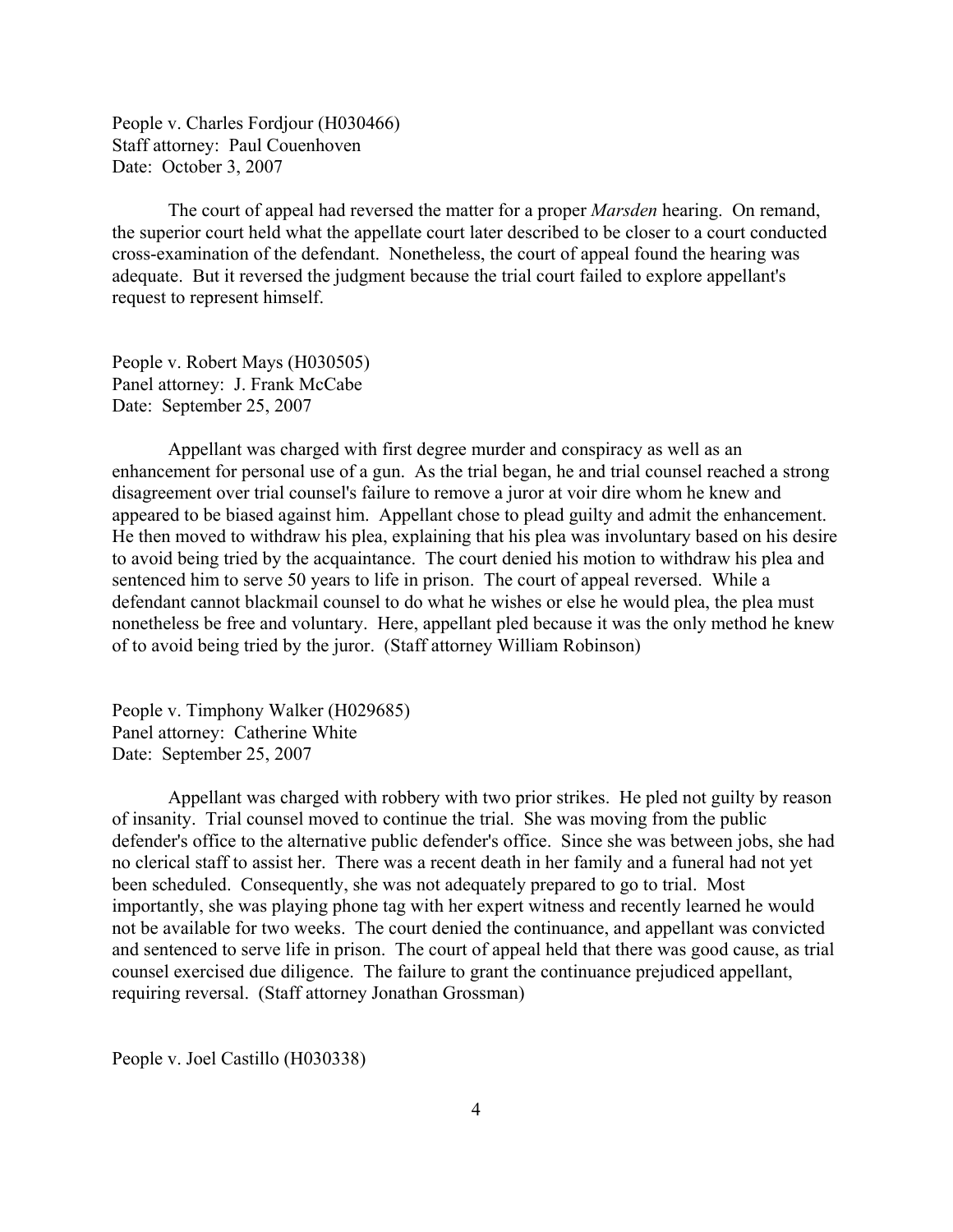Staff attorney: William Robinson Date: September 20, 007

Appellant pled guilty to shooting into an occupied vehicle and attempted murder. He submitted to the court whether the attempted murder was premeditated. He then disappeared for nine years. Upon his return, he orally moved to withdraw his plea. The court said it was too late for that. Because he had not been sentenced, the motion was timely. The court erred in refusing to consider his motion.

People v. Hutcherson (H030270) Panel attorney: Robert Derham Date: August 31, 2007

Appellant was walking across the street at 1:30 a.m. when an officer asked appellant to talk with him. Appellant's hand was clenched, and the officers repeatedly asked to see what was in his hand. They eventually searched his hand and found crack cocaine. After the motion to suppress was denied, he was convicted and sentenced to serve life in prison under the Three Strikes Law. The court of appeal reversed the denial of the suppression motion. It held that an officer "asking" to talk to an individual in the street late at night was a show of authority. Even if there were initially a consensual encounter, it became a detention when officers demanded to search him. There was no reasonable cause for the stop, so the evidence should have been suppressed. (Staff attorney Michael Kresser)

People v. Delray Rawls (H030501) Panel attorney: Hilda Scheib Date: August 16, 2007

Represented by retained counsel, appellant pled no contest to a set of crimes. Before sentencing, he moved to discharge counsel and have a public defender appointed in order to bring a motion to withdraw plea. The court held a *Marsden* hearing and determined there was not grounds for substituting counsel or to withdraw plea. trial. The court of appeal reversed. Absent a disruption in court proceedings, a defendant has an absolute right to discharge retained counsel. The matter must be remanded for him to have an opportunity to obtain new counsel and bring a motion to withdraw plea. (Staff attorney Lori Quick)

People v. David Lara (H028895) Panel attorney: Lauretta Oravitz-Komlos Date: July 17, 2007

Appellant was found not guilty by reason of insanity. The government filed a petition to extend the commitment about a month before his commitment was to expire; this was five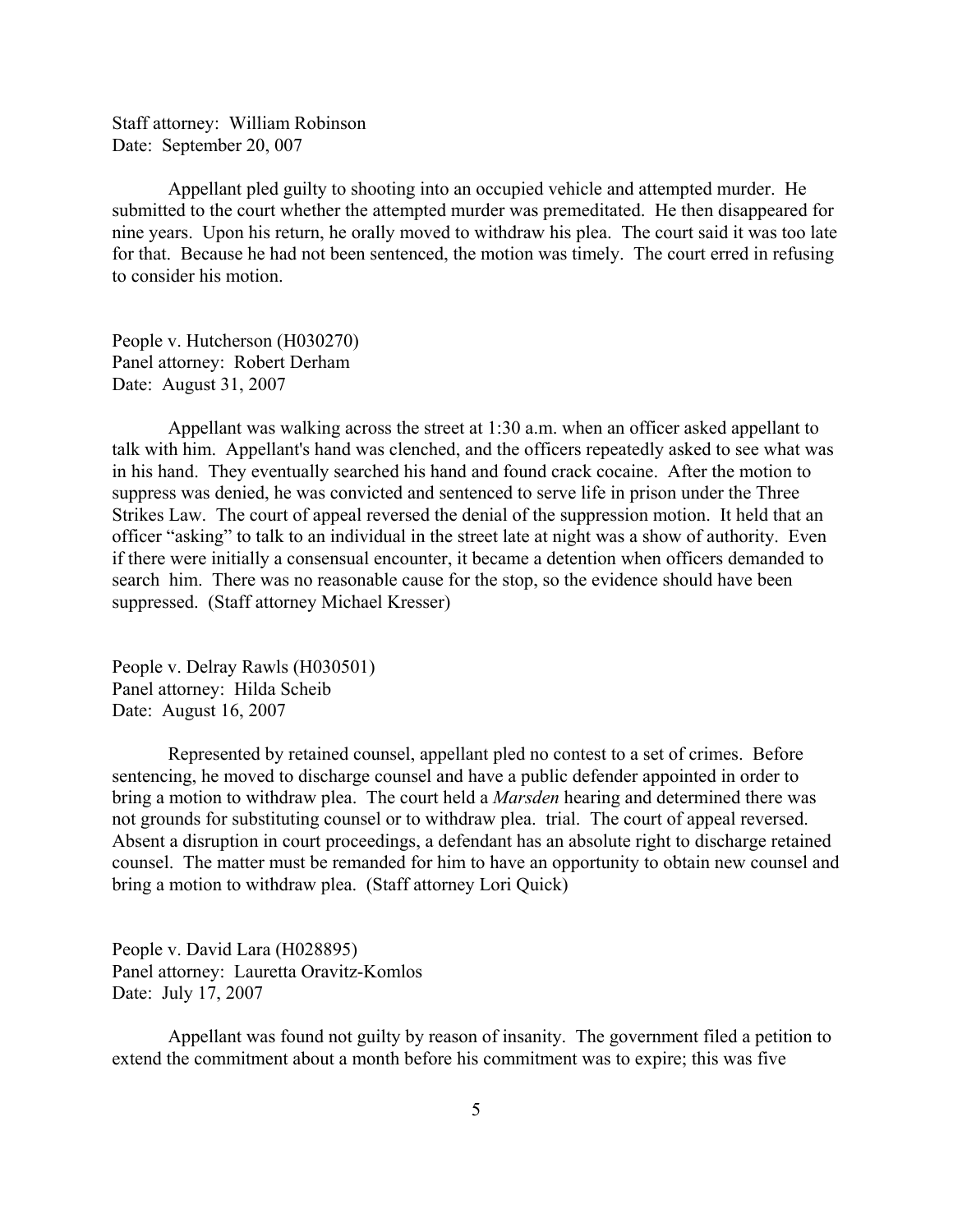months after the statutory deadline. The trial court denied his motion to dismiss the petition. On appeal, the court decided the delay deprived him of due process and required dismissal. (Staff attorney Lori Quick)

People v. Cain Beltran (H029887) Staff attorney: Jonathan Grossman Date: June 29, 2007

Appellant retained counsel. At sentencing he wanted to remove counsel because he refused to file a motion to withdraw his plea. The court held a *Marsden* hearing. The court of appeal reversed for a new hearing, holding that appellant did not need to show cause to discharged retained counsel.

People v. Bobby Gonzalez (H030100) Panel attorney: David Martin Date: June 25, 2007

The trial court's refusal to permit appellant to discharge counsel and to grant a continuance to obtain new counsel at sentencing so that he could prepare a motion to withdraw plea was an abuse of discretion. The court also erred in imposing an enhancement as the base term consecutive to an indeterminate term. (Staff attorney Williams Robinson)

People v. Hernandez (H029725) Panel attorney: Carlo Andreani Date: June 22, 2007

A girl accused appellant of molesting her and described a star-shaped tattoo on his penis, though he had no such tattoo. He waived the right to a jury in exchange of a sentence of no more than ten years if he is convicted by the court. At sentencing, appellant himself complained about trial counsel's lack of preparation. The court deemed it a *Marsden* motion, though there was never a closed hearing, and denied it. Acknowledging it was a close case, it nonetheless sentenced appellant to prison. The court of appeal reversed, stating the trial court should have held a formal Marsden hearing. Further, the imposition of the upper term violated *Cunningham*. (Staff attorney Vicki Firstman)

People v. Joe Rubio (H028213) Panel attorney: Robert Derham Date: June 11, 2007

During the trial an elderly juror was unable to hear portions of the trial but failed to tell the court this until the end of trial. The juror especially had difficulty hearing defense counsel.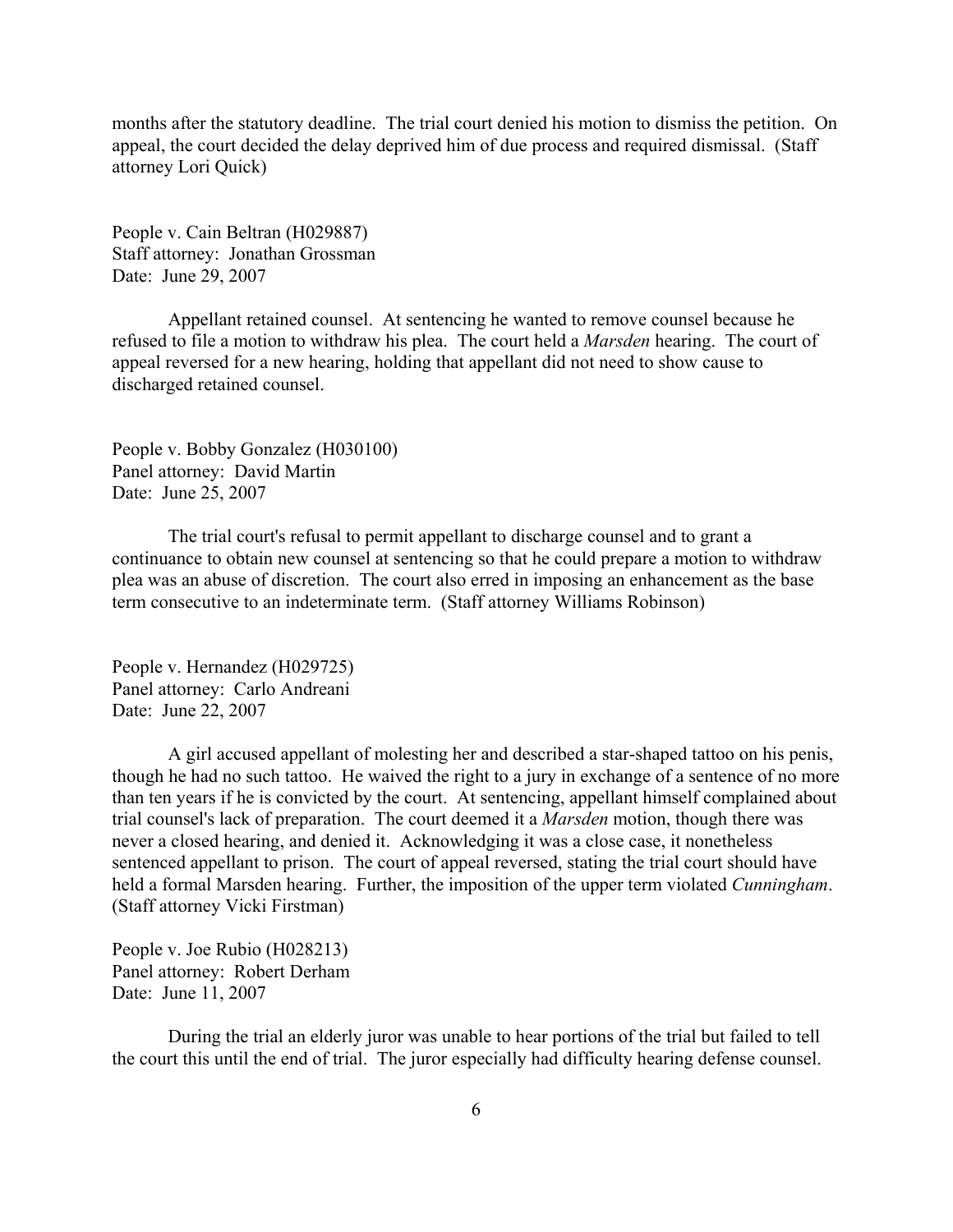The trial court denied appellant's new trial motion, deciding that the juror did not commit misconduct because it appeared she did not miss significant portions of the trial. The court of appeal reversed. Whether a juror committed misconduct is reviewed for substantial evidence. Since the juror was instructed to alert the court whenever she did hear the proceeding, her failure to do so was misconduct. Whether there was prejudice is reviewed independently, and there is a presumption of prejudice. The court determined the presumption was not rebutted and reversed the judgment. (Staff attorney Lori Quick)

People v. John Heard (H030407) Panel attorney: Julie Schumer Date: June 1, 2007

Appellant had claimed on appeal that the trial court erred in not holding a *Marsden* motion at the sentencing hearing. The court of appeal decided the record was ambiguous as to whether such a motion was made. It ordered the trial court to hold a hearing to determine if a *Marsden* motion was made; and, if so, the court would then be required to hold the hearing. On remand, defense counsel and the prosecutor were present, but not appellant. The court determined a *Marsden* motion was not made. On the second appeal, the court of appeal held that holding the hearing without appellant present violated due process and reversed again. (Staff attorney Dallas Sacher)

People v. Bobby Chung (H029551) Panel attorney: Joan Isserlis Date: May 18, 2007

A jury convicted appellant of three counts of commercial burglary, three counts of writing checks with insufficient funds, one count of robbery, one count of assault, and two counts of possessing drug paraphernalia. Before trial, the court denied appellant's motion to sever the drug charges. On appeal, the judgment was reversed for failing to sever the charges. Error was prejudicial because it permitted the jury to make the improper inference that he was guilty of the theft-related offenses in order to support a drug habit. (Staff attorney Lori Quick)

People v. Madayag (H029906) Panel attorney: Julie Schumer Date: April 27, 2007

Responding to a *Pitchess* motion, the custodian of records said there were no documents responsive to the request. Potentially relevant documents were not lodged at the court, leaving no record to review on appeal. The court of appeal remanded the matter for a new *Pitchess* hearing. (Staff attorney Vicki Firstman)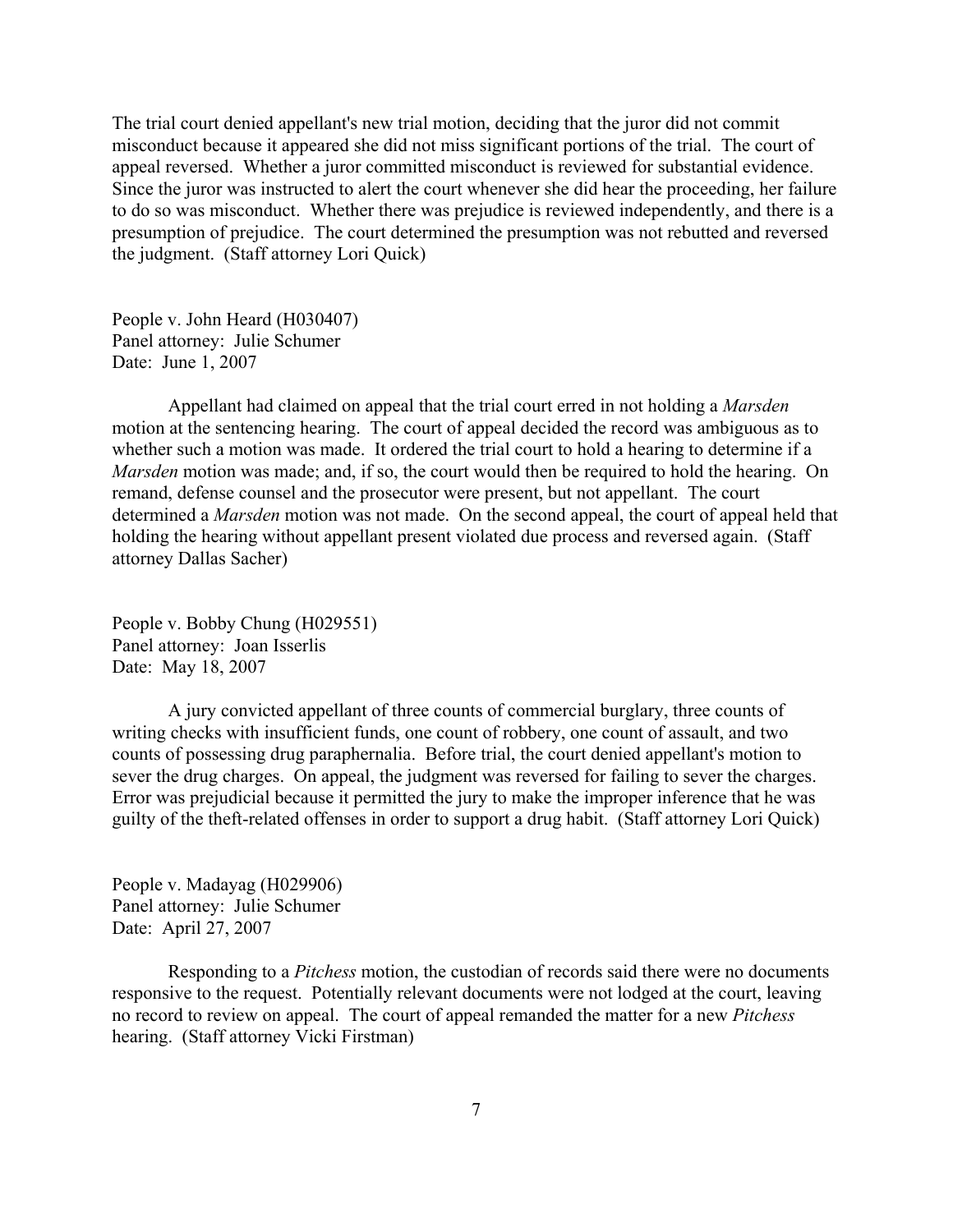People v. Carlos DeLeon (H029563) Panel attorney: Silas Geneson Date: April 2, 2007

Appellant was stopped for a traffic violation. After checking appellant's driver's license and registration and learning that there were no warrants for him, the officer asked him to step out of his car and requested permission to search his car. Appellant told the officer to search, and they found drugs. The court of appeal agreed the stop was unlawfully prolonged. Once the officer confirmed he had a valid license and registration and no wants, the detention should have ended. Appellant's 'consent' to step out of the car and have it searched was acquiescence to authority. (Dallas Sacher)

People v. Connie Castro (H030121) Panel attorney: Kathleen Novoa Date: April 10, 2007

The court of appeal agreed that conditions of probation not to associate with gang members or people on probation or parole, or to be in a car which was stolen or which contained firearms or illegal weapons be modified to require knowledge. (Staff attorney Vicki Firstman)

People v. Richard Jaramillo (H030089) Staff attorney: Lori Quick Date: April 4, 2007

Appellant was convicted of receiving stolen property. The property he received was described as Banana Republic clothing. At sentencing, the court ordered he pay restitution to the one who had the items stolen, including the Banana Republic Clothing and a pair of Oakley sunglasses. The court of appeal agreed that appellant was not convicted of receiving the sunglasses or the burglary of the victim, so he could not be ordered to pay for the loss of the sunglasses. Further, the court could not make payment of probation supervision costs a condition of probation.

People v. Jose Hernandez (H029509) Panel attorney: Victoria Stafford Date: January 29, 2007

A jury convicted appellant of attempted murder in count one and attempted murder of a peace officer in count two. The court of appeal reversed the conviction for count one because it was a lesser included offense of count two. (Dallas Sacher)

People v. Peter Flores (H029150)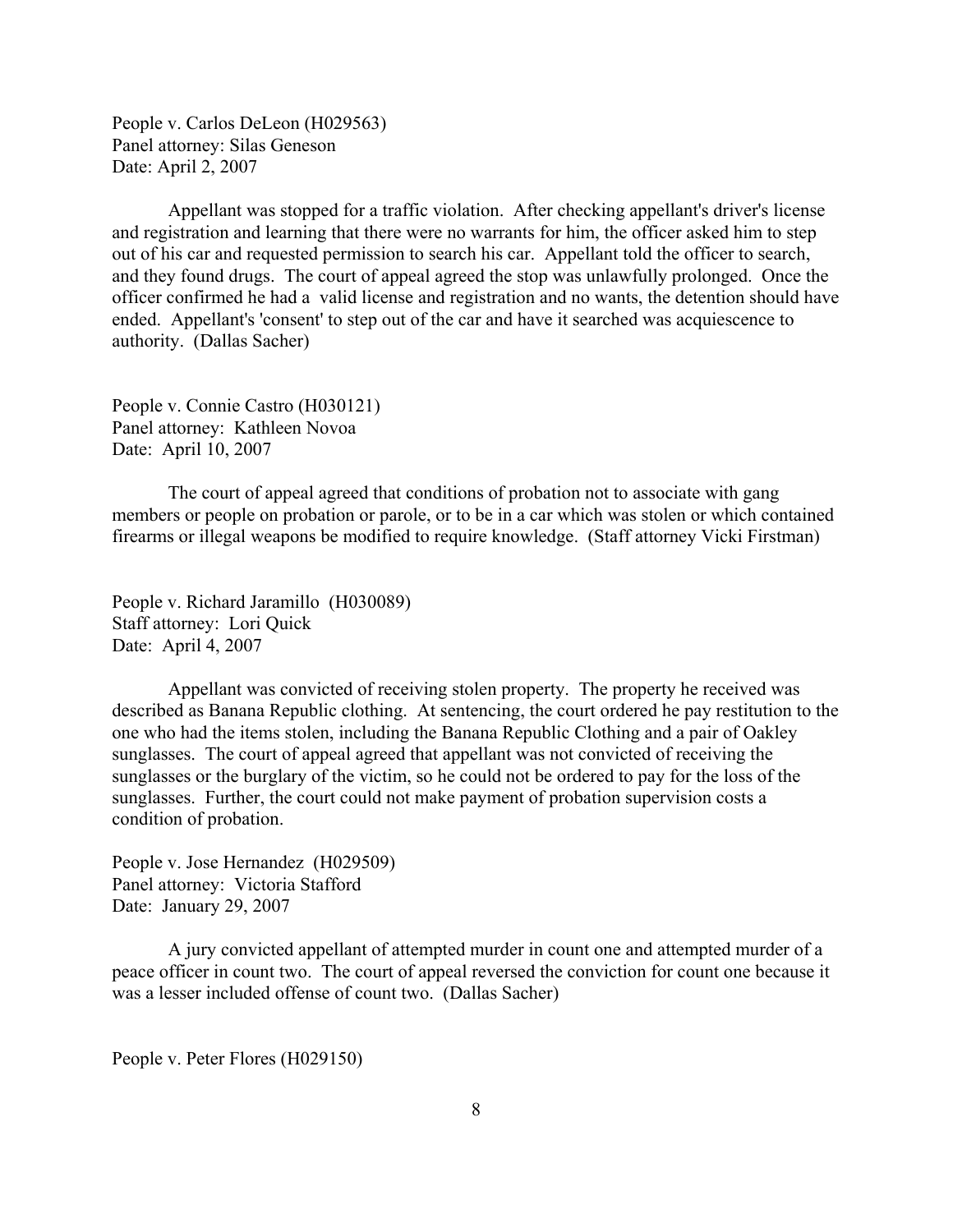<span id="page-8-0"></span>Panel attorney: Ruth McVeigh Date: January 5, 2007

Appellant stopped his car at a bus stop to talk to a pedestrian; thus impeding traffic. The officer pulled him over. Appellant did not have a driver's license. He followed the officer's directions to step out of the car. He wore a red belt, which concerned the officer. He pat searched appellant for safety reasons and to learn if he had identification. During the search, appellant began to resist. Eventually, the officers found methamphetamine. It was later determined that appellant had provided a false name and he was on parole. The court denied the motion to suppress evidence. On appeal, the prosecution argued the contraband would have inevitably been found even if there were no a pat search without reasonable suspicion that he was armed. The court of appeal of appeal reversed, holding that justifying the search on appellant's parole status, which was unknown to the officer at the time, could not justify the search. The court, however, remanded the matter to litigate the new theory of inevitable discovery. (Staff attorney Paul Couenhoven)

### **ERROR AT TRIAL OR HEARING**

People v. Johnny Viet Le (H030808) Panel attorney: Kyle Gee Date: December 27, 2007

In reaction to appellant's wife having an affair, he killed her boyfriend. His defense at trial was heat of passion. During deliberations, the jury asked whether mere words, in this case taunting, could constitute heat of passion. The court read a self-defense instruction that mere words is insufficient to permit a battery. In a published decision, the court of appeal reversed. While mere words are insufficient for self-defense, it can be sufficient for a heat of passion defense. (Staff attorney William Robinson)

People v. Miguel Barajas (H030602) Panel attorney: J. Wilder Lee Date: December 20, 2007

The day of sentencing, appellant wanted to withdraw his plea. The court agreed to substitute counsel but denied a continuance for new counsel to prepare a motion to withdraw a plea. It then increased the sentence greater than that permitted by the plea bargain on the ground that appellant failed to appear earlier for sentencing and there had been a *Cruz* waiver. The court of appeal reversed, stating counsel could not have adequately represented appellant when he was substituted in that day and given no opportunity to investigate whether to withdraw plea or what sentencing issues might arise. It noted there was never a valid Cruz waiver. Further, one of the counts should have been stayed pursuant to Penal Code section 654. (Staff attorney Lori Quick)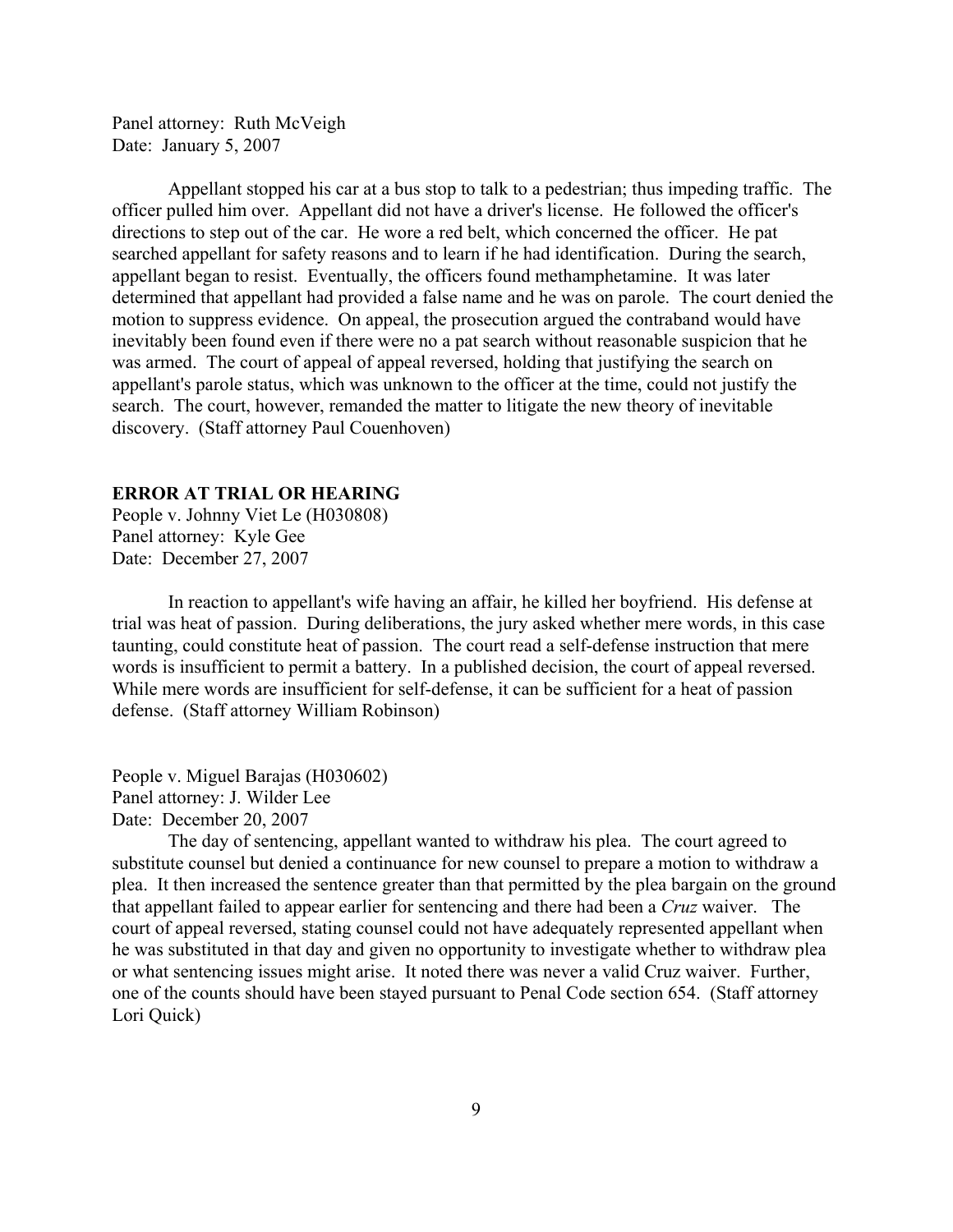People v. John Romayor (H030702) Panel attorney: Jean Matulis Date: December 20, 2007

Appellant was developmentally disabled and receiving services from a regional center. He had a history of not doing well on probation. At one hearing, the court decided that he should be ordered to live in a 24 hour care facility ran by the local regional center. There was no petition to violate probation, notice of the recommendation, or an opportunity for appellant to speak in opposition to the decision. The court of appeal reversed due to lack of notice. (Staff attorney Jonathan Grossman)

People v. George Cabrera (H031485) Staff attorney: Jonathan Grossman Date: December 5, 2007

Appellant was on Proposition 36 probation in San Benito County when he committed a felony in Sacramento County. After being sentenced to prison on the latter case, he wrote to the San Benito County Probation Office and informed his probation officer that he was in prison on another felony, though he asked his probation not be violated. After he was released from prison, he violated parole, and a violation of probation was finally filed. Upon completing his term for the parole violation, he was arraigned in San Benito County for a violation of probation. He moved to dismiss the VOP because jurisdiction terminated pursuant to Penal Code section 1203.2a. The court denied the motion and sentenced him to prison on the VOP. The court of appeal reversed. The information sent to the probation officer of his imprisonment on another felony triggered a mandatory duty on the officer to notify the court. Its undisputed failure to do so terminated the court's jurisdiction.

People v. Jensen (H029971) Panel attorney: J. Courtney Shevelson Date: November 27, 2007

Appellant had been convicted and sentenced to serve 25 years to life consecutive to three years and a \$500 restitution fine. The conviction had been reversed on appeal because of instructional error at trial. On remand, the court allowed the prosecution to amend the information to add eight new counts. The prosecution argued there was no prejudice from the amendment because the underlying facts were contained in the preliminary hearing transcript. Upon conviction, the court sentenced appellant to serve 25 years consecutive to five years four months in prison, and the court imposed a \$10,000 restitution fine. In the new appeal, the court agreed trial counsel was ineffective for not objecting to the amendment as vindictive and the court of appeal ordered that the convictions for the new charges be stricken. It further found that the increased time in prison and the increased fine from the previous conviction violated California's double jeopardy clause. (Staff attorney William Robinson)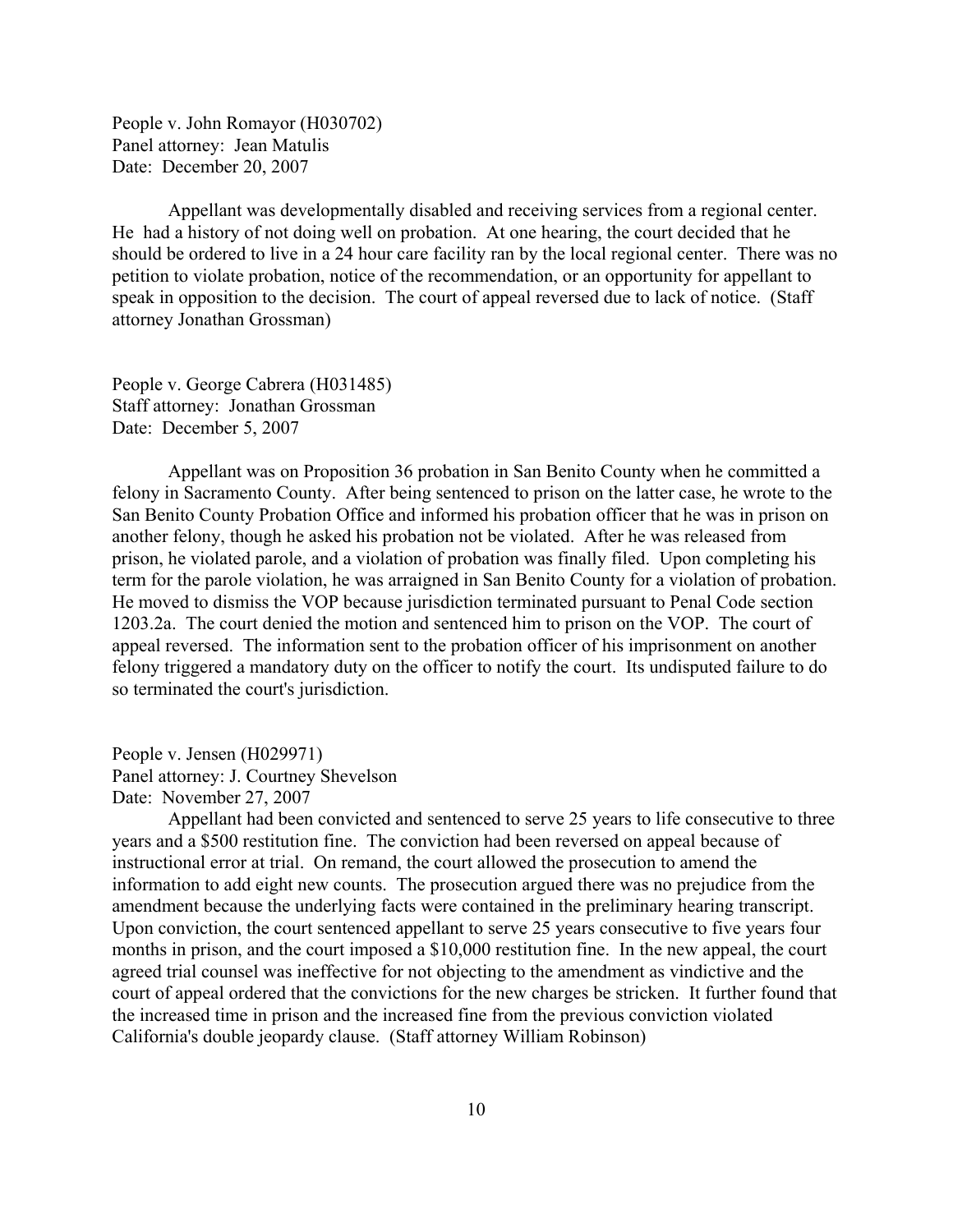People v. Frederick Ruiz (H030223) Panel attorney: Danalynn Pritz Date: November 16, 2007

Appellant was convicted of committing murder while a prisoner in Soledad and sentenced to serve life in prison without parole. The conviction was reversed because he was shackled during the trial without a showing of good cause. (Staff attorney William Robinson)

People v. James Wood (H029297) Panel attorney: Jill Fordyce Date: October 29, 2007

Appellant suffered from schizophrenia. An elderly woman saw from her house appellant walk up in an expression-less manner wielding a knife. He broke into her home and slashed toward her face. She suffered mostly defensive wounds to her arms. Appellant was charged with attempted murder with premeditation and aggravated mayhem which requires the specific intent to maim. The court rejected a defense requested instruction that the specific intent to maim cannot be inferred solely from the injuries. The court of appeal reversed the conviction for aggravated mayhem, holding the instruction in this case would have addressed the main issue in dispute on the charge. (Staff attorney Vicki Firstman)

People v. Leonard Ross (H030005) Staff attorney: David McNeil Morse Date: September 28, 2007

Appellant and his girlfriend were in a verbal argument. She slapped him, and he punched her, breaking her cheekbone. He claimed self-defense. The court instructed the jury that the right to self-defense is not available if one engaged in "mutual combat." The jury requested a definition of mutual combat, but none was provided. In a published opinion, the court of appeal held that mutual combat required a pre-arranged fight, an implied or expressed agreement to fight, or consent to a fight. Since the jury could have found there was not a mutual combat in this case if it were properly instructed, reversal was required. (Paul Couenhoven)

People v. Jose Ramirez (H030739) Panel attorney: Tara Morrissey Date: August 28, 2007

Appellant was improperly convicted of both theft and receiving the same property. (Staff attorney Paul Couenhoven)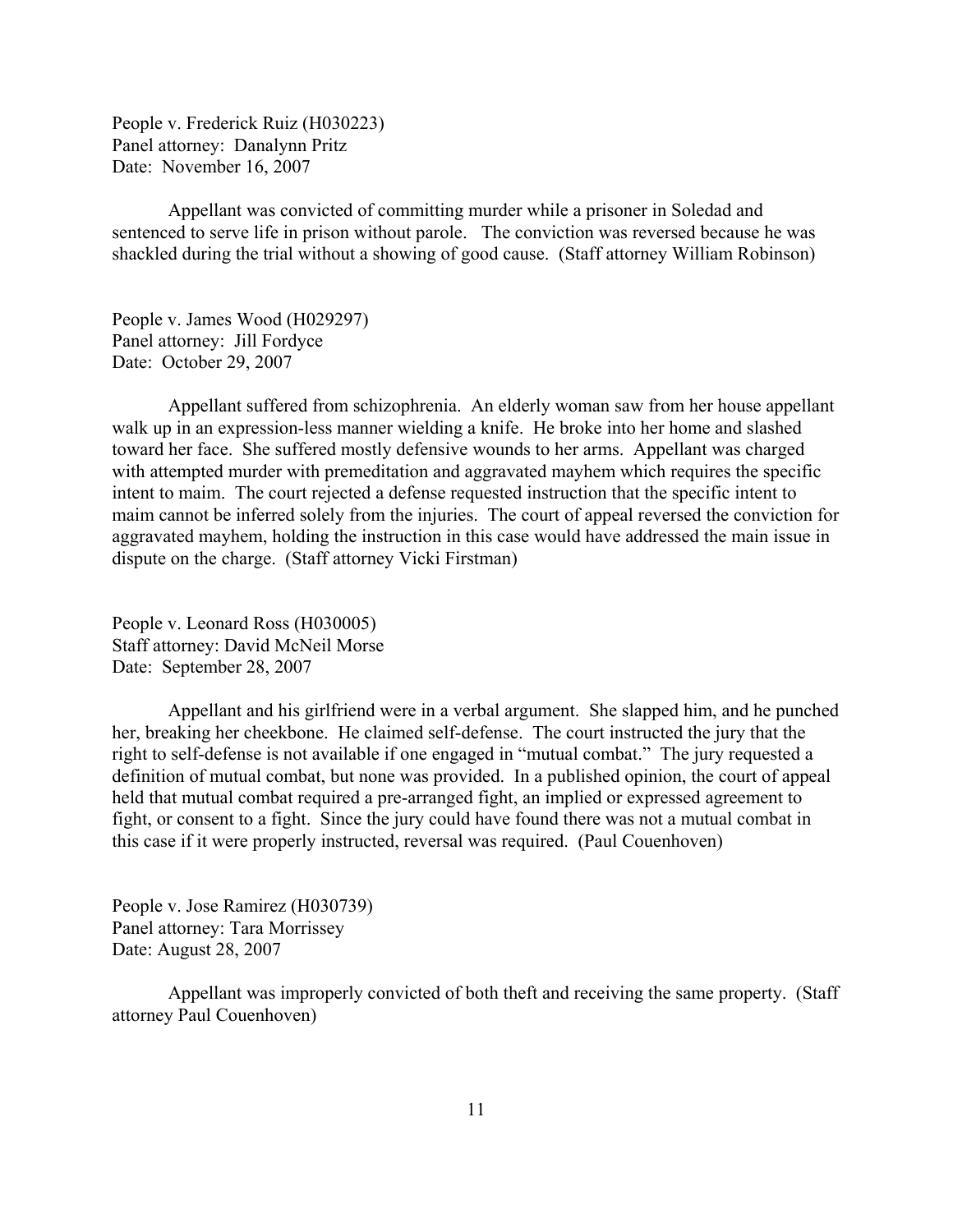People v. Sammy Reynaga (H029542) Panel attorney: Eileen Kotler Date: August 15, 2007

Appellant was charged with about a dozen counts. In a break during voir dire, a potential juror overheard that appellant offered to enter a plea bargain. The potential juror disclosed this to the rest of the jurors during voir dire. Appellant's motion for a mistrial was denied. After his conviction, the court of appeal reversed. It held that the information was inherently prejudicial and deprived him of a fair jury. (Staff attorney Paul Couenhoven)

People v. Carlos Aguilar (H030743) Panel attorney: Julie Schumer Date: July 27, 2007

Appellant pled guilty of possession of illegal weapons, and the gang enhancement was dismissed. The court nonetheless ordered that he register as a gang member. On appeal, the court agreed there was insufficient evidence to impose the gang registration requirement when the only evidence was that he possessed the weapons alone. (Staff attorney William Robinson)

People v. Ralph Aceves (H030246) Staff attorney: Lori Quick Date: July 25, 2007

Appellant pled to some charges and then asked if he could have a new attorney, apparently to file a motion to withdraw plea. The court summarily denied the request and sentenced him. The court of appeal reversed. Appellant's request amounted to a *Marsden* motion which required the court to hold a hearing. The issue was cognizable on appeal because it occurred after the plea. Although the purpose of the *Marsden* motion was to move to withdraw the plea, the issue on appeal did not attack the validity of the plea but instead the denial of a *Marsden* hearing, so it did not require a certificate of probable cause.

People v. Dennis Sierra (H029790) Panel attorney: George Schraer Date: July 17, 2007

Appellant killed his grandfather. He entered a plea of not guilty by reason of insanity. He had asked for an audiotape of his statements to the police soon after the incident, but the tape was not handed over until after the trial. He claimed the tape was exculpatory Brady material. The government countered that appellant was able to present evidence of his delusional state at the time of the murder and there were some incriminating statements in the tape, so it was not exculpatory or material. The court of appeal disagreed. Actually hearing how incoherent he was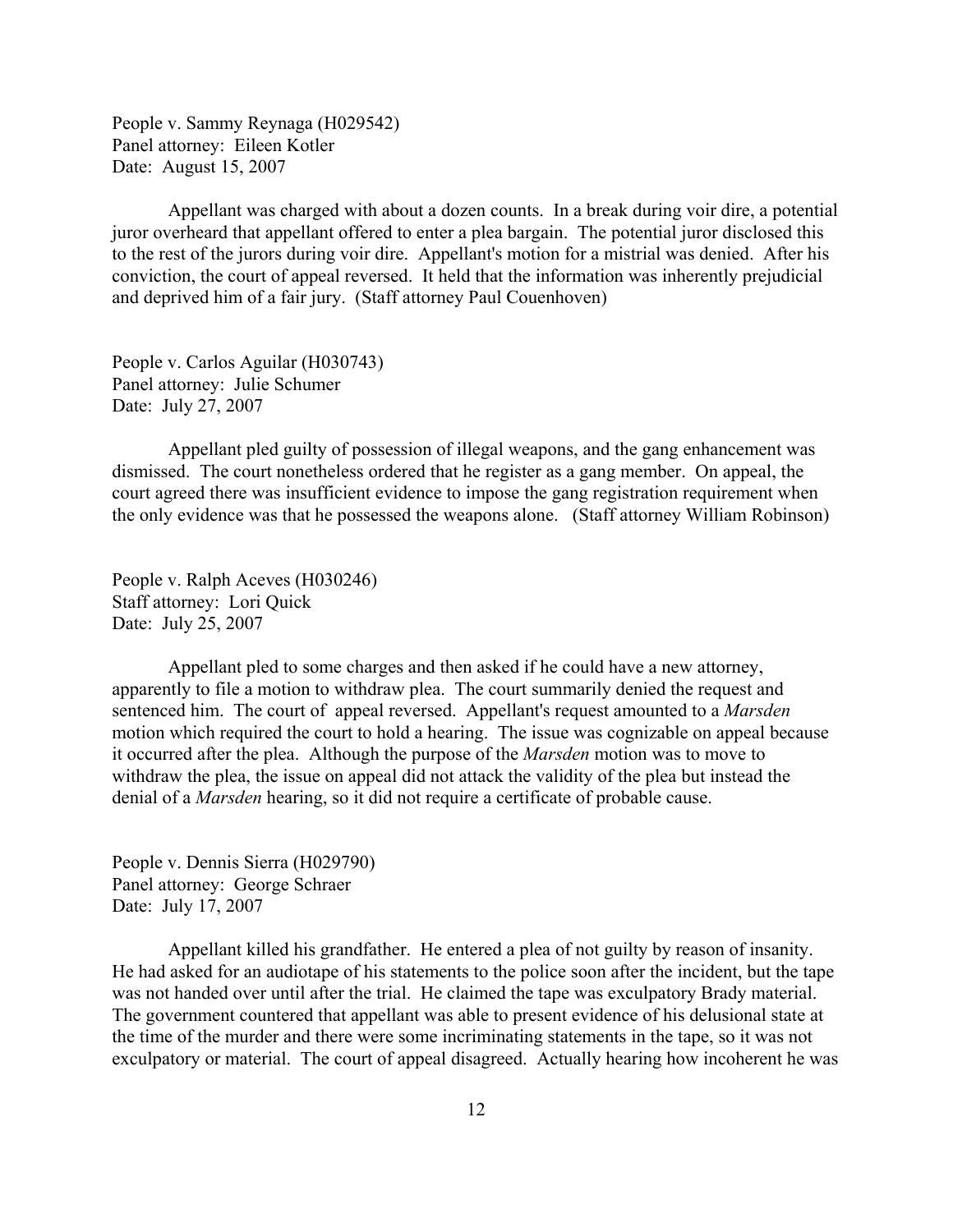at the time of the incident was devastating evidence of insanity. The fact that he admitted committing the killing, an issue not in dispute, did not make the tape any less exculpatory. (Staff attorney Dallas Sacher)

People v. Robert Baker (H030012) Panel attorney: Han Tran Date: July 16, 2007

Appellant pled not guilty to misdemeanor possession of a firearm and possession of an illegal weapon. He rejected an offer of probation with six months in jail and went to trial. After trial, he was found guilty of possessing the firearm but not the illegal weapon. The court placed him on probation on condition that he serve nine months jail. At arriving at nine months jail, the court said additional time from the original offer was warranted for not taking responsibility for his crimes. The court of appeal reversed because he was punished for exercising his constitutional right to a jury trial. (Staff attorney Paul Couenhoven)

People v. Nathaniel Dixon (H030558) Panel attorney: Rudy Kraft Date: July 13, 2007

Appellant pled guilty and not guilty by reason of insanity. He later agreed to change the not guilty plea in exchange for a sentence of no more than two years. Without conducting a sanity trial, the court sentenced him to prison. As the Attorney General conceded, and the court agreed, the order was illegal. The matter was remanded for a sanity trial. (Staff attorney William Robinson)

People v. Tam Vo (H029339) Panel attorney: Danalynn Pritz Date: June 13, 2007

The court of appeal agreed that two prior robbery convictions in Minnesota qualified as prior serious felonies because that state's statute did not require specific intent. Further, the court erred in imposing a prison prior for a punishment that had been stayed pursuant to Penal Code section 654. (Staff attorney William Robinson)

People v. Albert Sanchez (H029254) Panel attorney: Paul Kleven Date: June 12, 2007

Conviction was reversed because of ineffective assistance of counsel. Trial counsel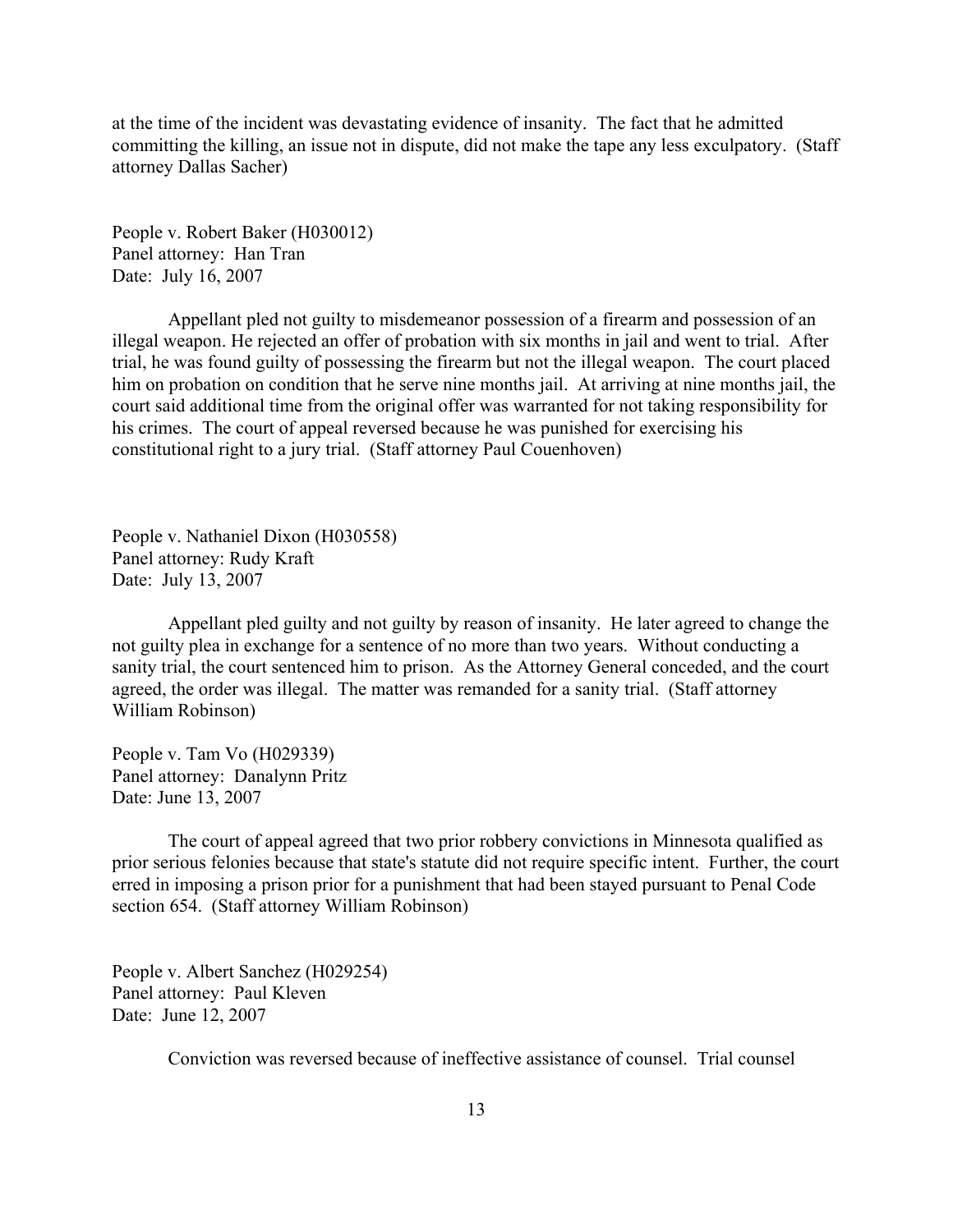successfully moved to exclude appellant's prior conviction for possessing methamphetamine. However, trial counsel did not seek to redact from the dispatch tape which was admitted into evidence that appellant was a "narco reg," or the officer's testimony that this indicated he suffered a prior drug conviction. Further, she permitted to have introduced into evidence appellant's statement that he was not willing to return to prison. The evidence should have been excluded and prejudiced his trial. (Staff attorney Michael Kresser)

People v. Homero Villalobos (H028703) Panel attorneys: Mark Farbman (Villalobos) and Solomon Wollack (Maltos) Date: May 24, 2007

A jury convicted appellants of four counts of attempted murder, as well as shooting into an occupied vehicle. It found true weapon and gang enhancements, and both were sentenced to serve 125 years to life in prison. The court of appeal held the trial court prejudicially erred in excluding evidence proffered by Maltos that Villalobos admitted to his brother he was the shooter and Maltos was simply present and not necessary aware of Villalobos's intentions. Further, the gang enhancement was reversed due to lack of evidence of members of the gang engaging in a pattern of criminal activity. This resulted in an enhancement under Penal Code section 12022.53, subdivision (e) to be reversed as to Villalobos. (Staff attorney William Robinson)

People v. Sammuel Reynaga (H029542) Panel attorney: Eileen Kotler Date: May 9, 2007

The conviction was reversed because a jury mentioned to the other jurors at voir dire that appellant attempted to accept before trial a plea deal. The court of appeal held the information of appellant admitting guilt was prejudicial and his mistrial motion should have been granted. (Staff attorney Paul Couenhoven)

People v. Carlin (H028513) Panel attorney: J. Wilder Lee Date: April 26, 2007

The court of appeal reversed an SVP commitment in a published decision. To prove substantial sexual conduct, the government introduced statements from one of the complaining witnesses made to a witness years after the incident. The court of appeal held the admission of the evidence violated due process because there was no indicia of reliability. (Staff attorney Jonathan Grossman)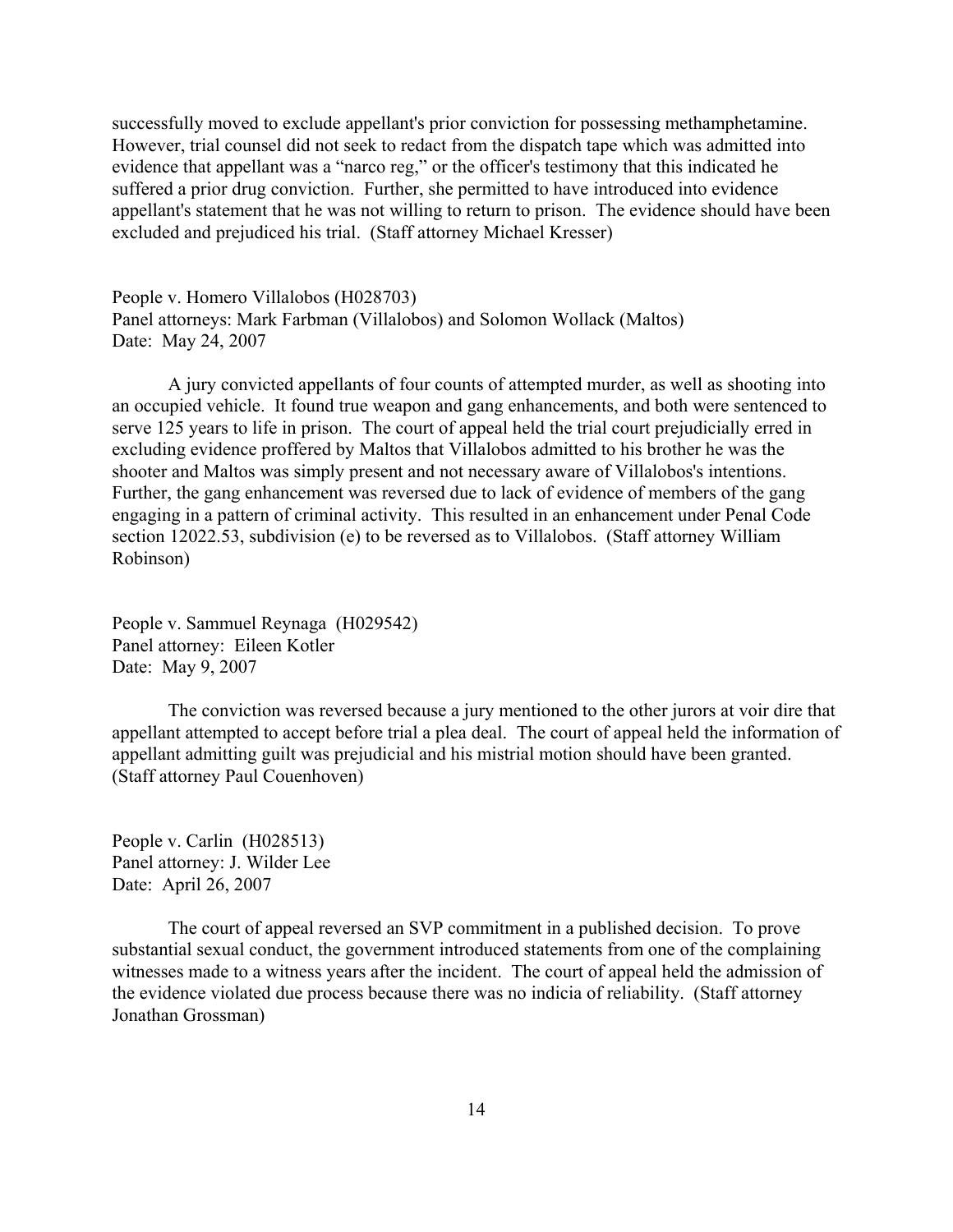<span id="page-14-0"></span>People v. Joseph Horne (H028478) Panel attorney: Stephen Bredrick Date: April 13, 2007

A jury convicted appellant of making a criminal threat, among other things. The conviction was reversed because the jury was not instructed that when the defendant makes a threat to a third party, there is no crime unless the defendant intended the threat to be conveyed to the subject of the threat. Further, the jury was not given a unanimity instruction when the evidence showed two separate acts on different occasion could have been the basis of the conviction. (Staff attorney Paul Couenhoven)

People v. Gary Fox (H028937) Panel attorney: Hilda Scheib Date: March 15, 2007

Appellant was serving a prison sentence when he was interrogated about a new case. He was placed in a more restrictive setting but not told his *Miranda* rights. The trial court overruled appellant's objection in admitting his statements. When the jury was deliberated, the court provided it a written response to a question. Mixed in the answer was documentation of his prior convictions which had been excluded from trial. The trial court overruled appellant's mistrial motion. A divided court of appeal reversed, holding the statements from the interrogation was inadmissible and the either error required reversal. (Staff attorney Jonathan Grossman)

People v. Timothy Lewis (H0027950) Panel attorney: David Morse Date: March 5, 2007

Appellant was charged with fraud and check forgery. Appellant's alleged accomplice spoke with the deputy district attorney before the preliminary hearing and made some incriminating statements. At the preliminary hearing, she testified and made only exculpatory statements. She was unavailable to testify at trial. The court admitted her statements to the district attorney and at the preliminary hearing. The court of appeal reversed. Since her statements at the preliminary hearing were exculpatory, appellant had no meaningful opportunity to cross-examine her. Admission at the statements violated the Confrontation Clause. (Staff attorney Vicki Firstman)

#### **SENTENCING.**

People v. Leroy Etienne (H030421) Staff attorney: Williams Robinson Date: December 28, 2007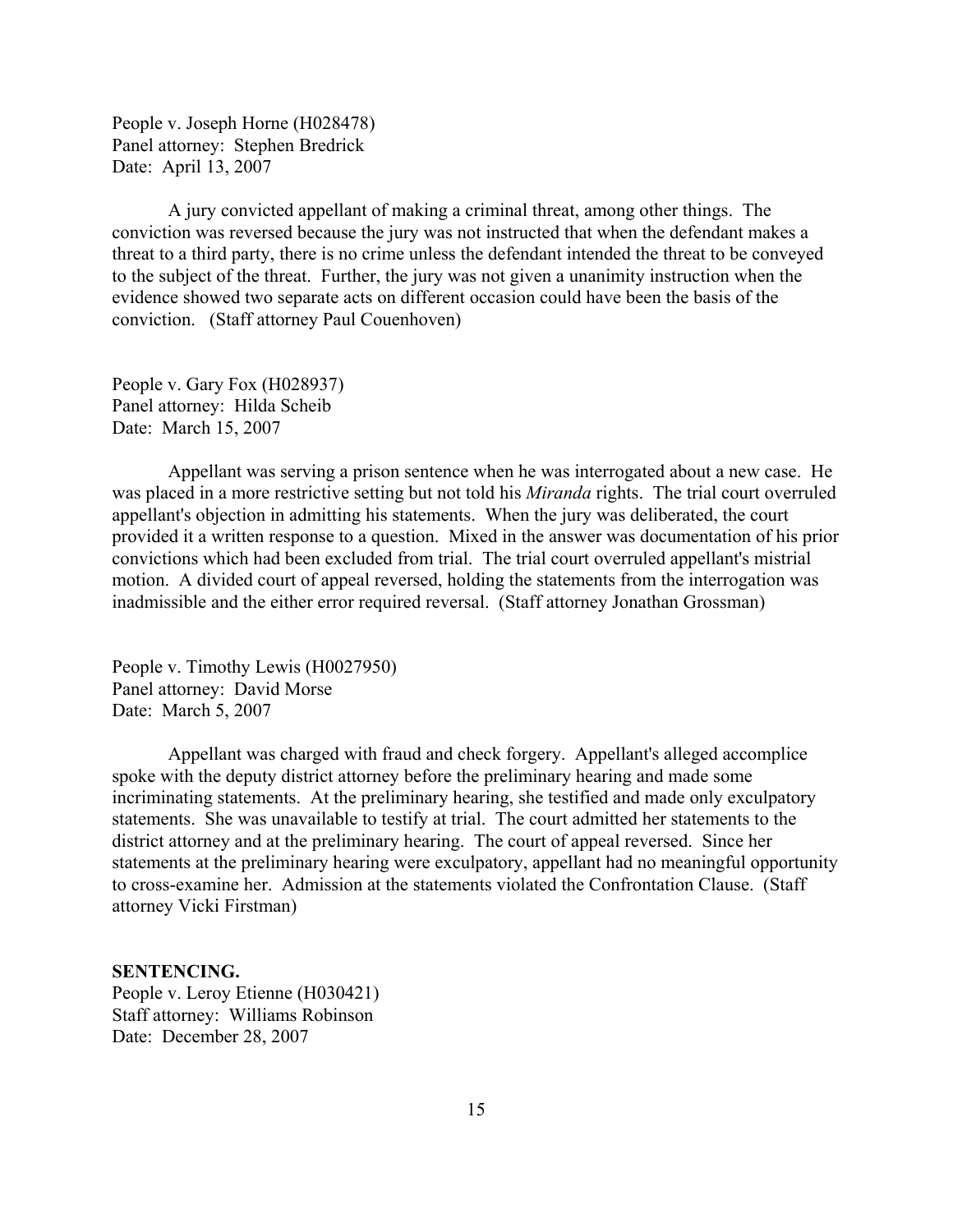Using the formula provided in Penal Code section 1202.4, the court assessed a restitution fine of \$1600. This was accomplished by multiplying the length of the sentence and the number of convictions by \$200. However, the punishment for one of the counts was stayed pursuant to Penal Code section 654. A stayed count should not be used in the calculation. Thus, the court of appal reduced the fine to \$1000.

People v. Alejandro Villacana (H030779) Panel attorney: James Duffy Date: December 28, 2007

Appellant pled guilty to some charges in 2001. At the time, the court imposed a \$200 restitution fine, \$1400 in victim restitution, and no court security fee. In 2006, he was sentenced on a violation of probation. The court imposed a \$1400 restitution fine and a \$20 court security fee. The court of appeal reduced the restitution fine to \$200 and eliminated the court security fee because this was what was imposed at the original sentencing hearing. (Staff attorney Dallas Sacher)

People v. Billy Auyon (H027660) Panel attorney: Julie Schumer Date: December 21, 2007

Appellant received the upper term because he could have received a consecutive term, the crime indicated planning, a prior sustained juvenile adjudication leading to a commitment to CYA, appellant was on CYA parole at the time of the offense, and his performance on parole was unsatisfactory. The court of appeal reversed because the first factor was untrue, the second factor required a finding of the jury, and there was insufficient evidence to support the remaining factors. (Staff attorney William Robinson)

People v. Luis DeHaro (H031224) Panel attorney: Kathleen Novoa Date: December 21, 2007

The court placed appellant on probation and imposed a number "gang conditions" including that appellant shall not be in court for any reason other than his own case. The court of appeal modified the condition to permit him to attend civil cases. (Staff attorney Paul Couenhoven)

People v. Arthur Hernandez (H031135) Panel attorney: Gloria Cohen Date: December 17, 2007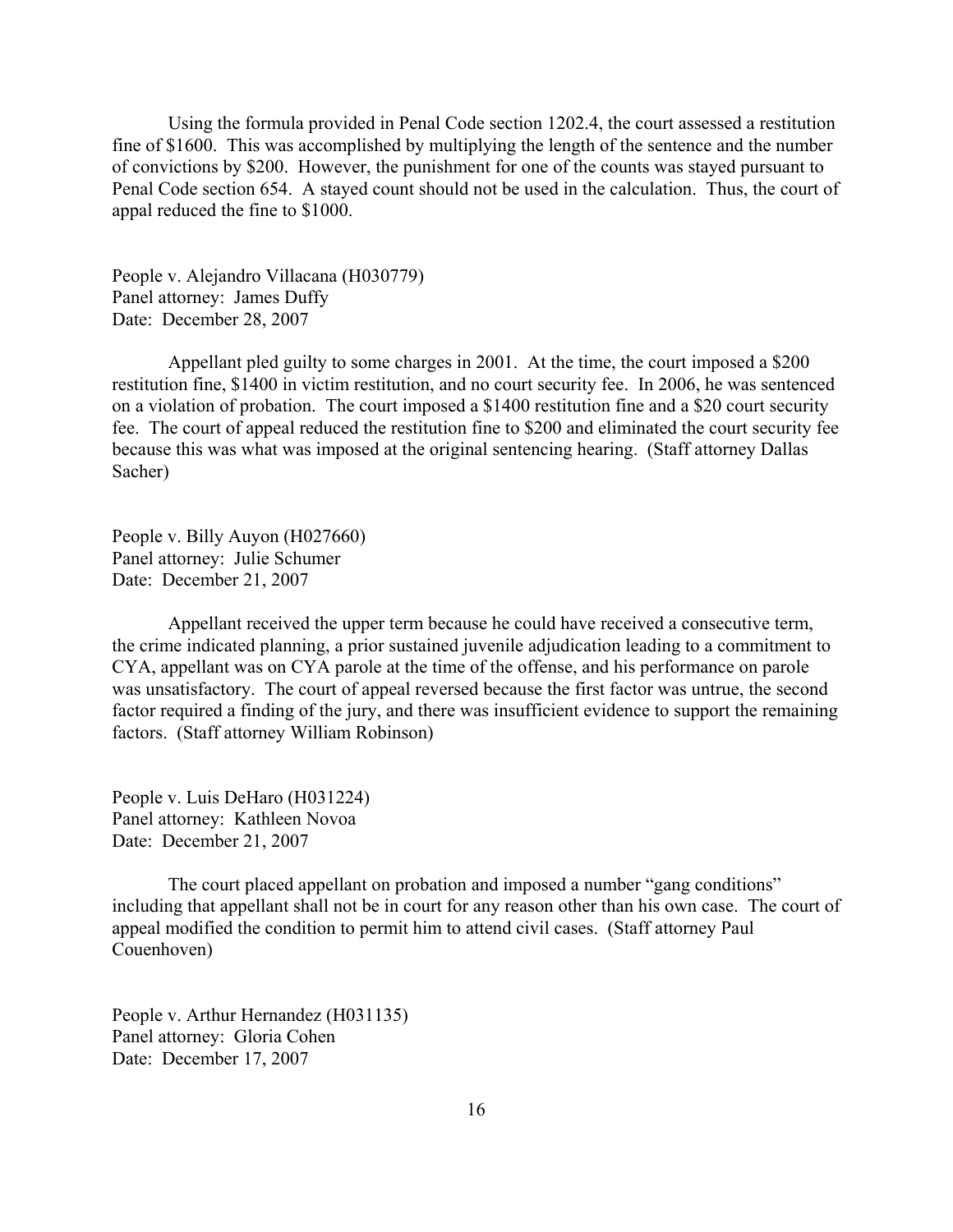When the court sentenced appellant, it did not orally pronounce a restitution fine. The minute order, however, reflected a \$10,000 restitution fine and other fines. The court of appeal struck the fines and reduced the restitution fine to the statutory minimum of \$200 because they were not part of the oral pronouncement of judgment. (Staff attorney Paul Couenhoven)

People v. Jose Chavez (H031415) Staff attorney: Paul Couenhoven Date: December 17, 2007

Appellant was sentenced to prison on several cases. Because he had a large amount of presentence credits, his sentence would have been shorter if the sentences were served consecutively instead of concurrently. Nonetheless, trial counsel failed to realize this and argued for concurrent sentences after the court indicated it would impose a consecutive sentence. The court of appeal reversed, finding ineffective assistance of counsel.

People v. Joseph Bassaly (H031613) Panel attorney: John Schuck Date: December 14, 2007

The court sentenced appellant to prison and ordered he have no contact with the victim or her family. The court of appeal reversed the order because there was no statutory authorization for the order. Further, the abstract was ordered to be amended to reflect accurately the amount of presentence credits. (Staff attorney Vicki Firstman)

People v. Steven Medellin (H031780) Staff attorney: Lori Quick Date: November 29, 2007

The trial court's imposition of penalty assessments were too high, and the court of appeal reduced the assessments by \$118.

People v. Rodney Torres (H027516) Panel attorney: Matthew Wilson Date: November 21, 2007

The court erred in imposing the upper term after *Black II* and *Sandoval*. (Staff attorney Jonathan Grossman)

People v. Edward Hulton (H029635)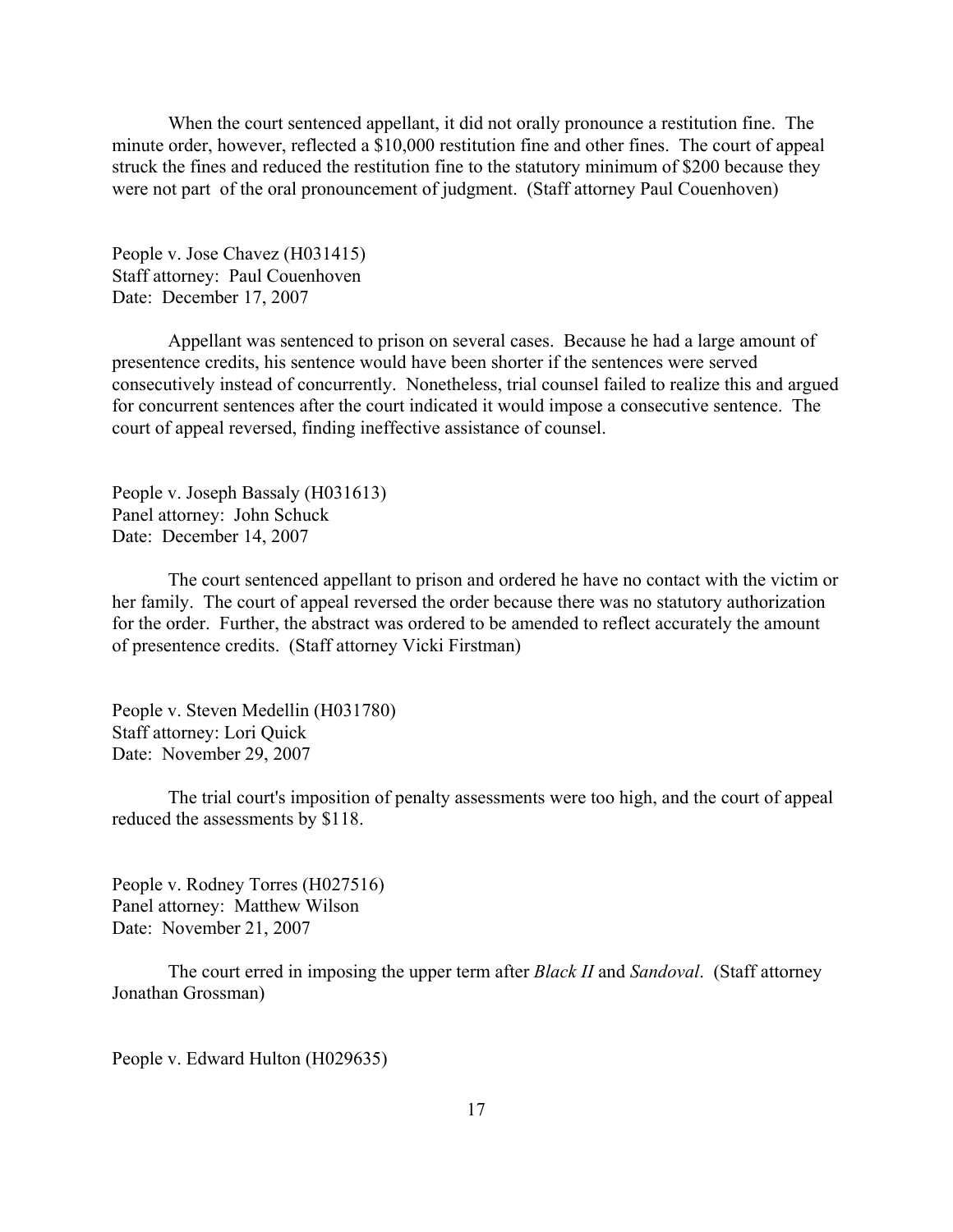Panel attorney: Rita Swenor Date: November 16, 2007

The court erred in imposing the upper term after *Black II* and *Sandoval*. (Staff attorney Jonathan Grossman)

People v. James Stamos (H031047) Panel attorney: Claire Cunnigham Date: November 14, 2007

The court erred in calculating the restitution fines pursuant to the formula in Penal Code section 1202.4 based in part on a conviction for which the punishment was stayed pursuant to Penal Code section 654. (Paul Couenhoven)

People v. Samuel Saldana (H027313) Panel attorney: Joseph Shipp Date: November 13, 2007

The court erred in imposing the upper term after *Black II* and *Sandoval*. (Staff attorney Vicki Firstman)

In re Cody F. (H031029) Panel attorney: Lyn Woodward Date: November 9, 2007

The matter was remanded for the juvenile court to declare whether the offense committed was a misdemeanor or a felony under *In re Manzy W.* (1997) 14 Cal.4th 1199. (Staff attorney Lori Quick)

People v. Derrick Mitchell (H030979) Panel attorney: Jeffrey Glick Date: October 30, 2007

The court reversed the assessment of a \$10,000 restitution fine which was never orally made by the judge at sentencing. (Staff attorney Jonathan Grossman)

People v. Thomas Napolitan (H030963) Panel attorney: Trina Chatterjee Date: October 22, 2007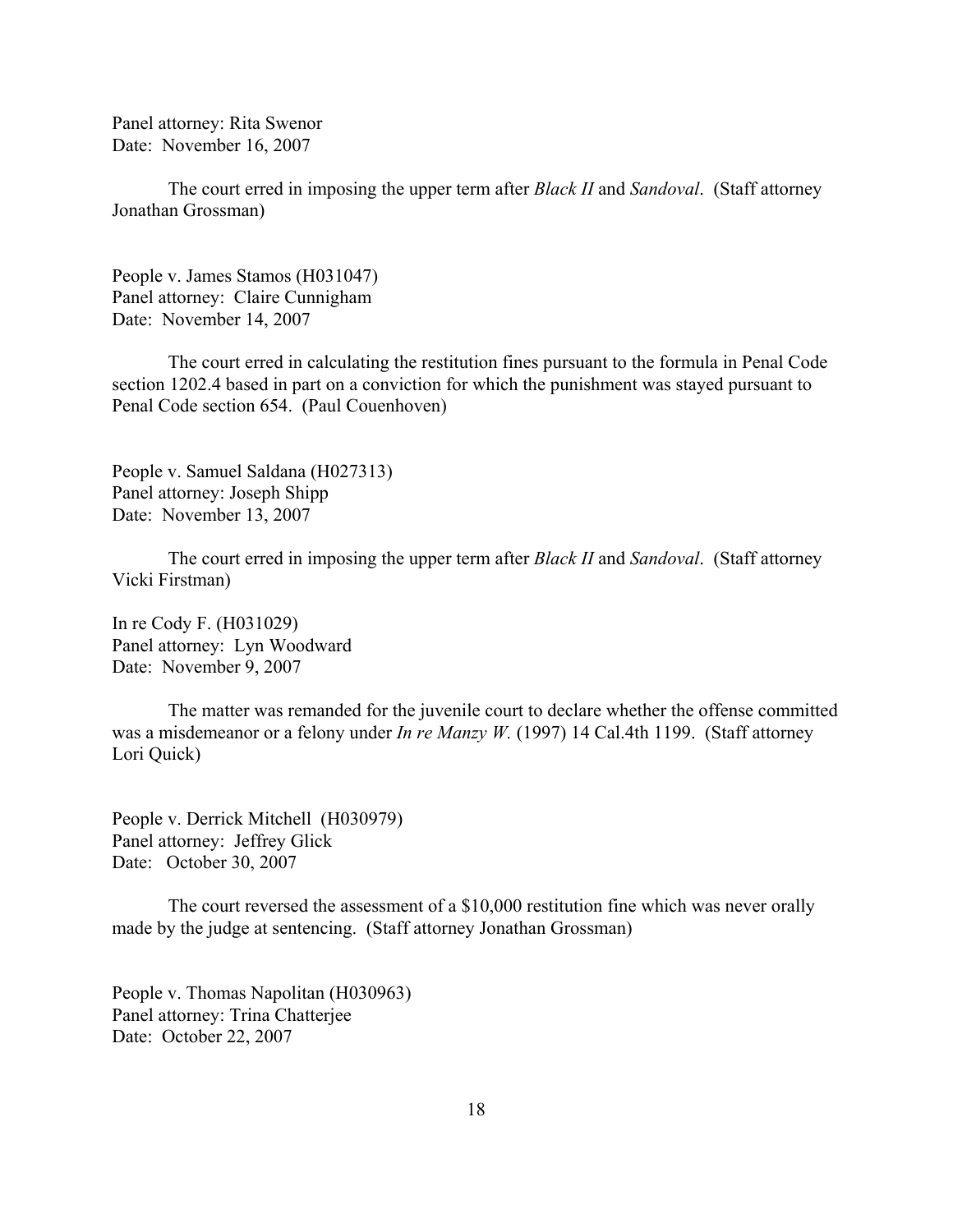Appellant, who was homeless, was convicted of auto theft, driving with a suspended license, and being under the influence. The court imposed a \$100 drug lab fee, but he was convicted of only one drug offense. The court of appeal agreed this should be reduced to \$50. The court also imposed \$200 in attorney fees, which the court of appeal reversed because there was insufficient evidence of an ability to pay. (Staff attorney Lori Quick)

People v. Herrera (H031036) Panel attorney: J.J. Hamlyn Date: October 19, 2007

19 year-old appellant was convicted of statutory rape and oral copulation with a minor against his 15 year-old girlfriend, and he automatically was required to register. The court of appeal agreed that under *People v. Hofsheier* (2006) 37 Cal.4th 1185, the equal protection clause requires the court to exercise discretion whether appellant should be required to register. (Staff attorney Paul Couenhoven)

People v. Marquez (H029431) Panel attorney: Danalynn Pritz Date: October 19, 2007

Appellant raped and hit his girlfriend and another occasion committed corporal injury, false imprisonment, battery, and aggravated assault on the same victim. The court of appeal agreed that the punishment for four of the counts should be stayed pursuant to Penal Code section 654 because they arose out of the same course of conduct with the same objective as the other two counts. (Staff attorney William Robinson)

People v. Kelvin Williams (H030831) Panel attorney: John Schuck Date: October 2, 2007

The court agreed to amend the abstract of judgment to reflect the correct amount of the fines. (Panel attorney William Robinson)

People v. Anna Ayala (H030471) Panel attorney: Robert Durham Date: September 21, 2007

Appellant pled guilty to insurance fraud, attempted grand theft, and grand theft. The case arose from the "Wendy's finger case," where she claimed to have found a severed finger in a bowl of chile and requested compensation. The sentencing court imposed the upper term for count one. In a published decision, the court of appeal held the amount of victim restitution was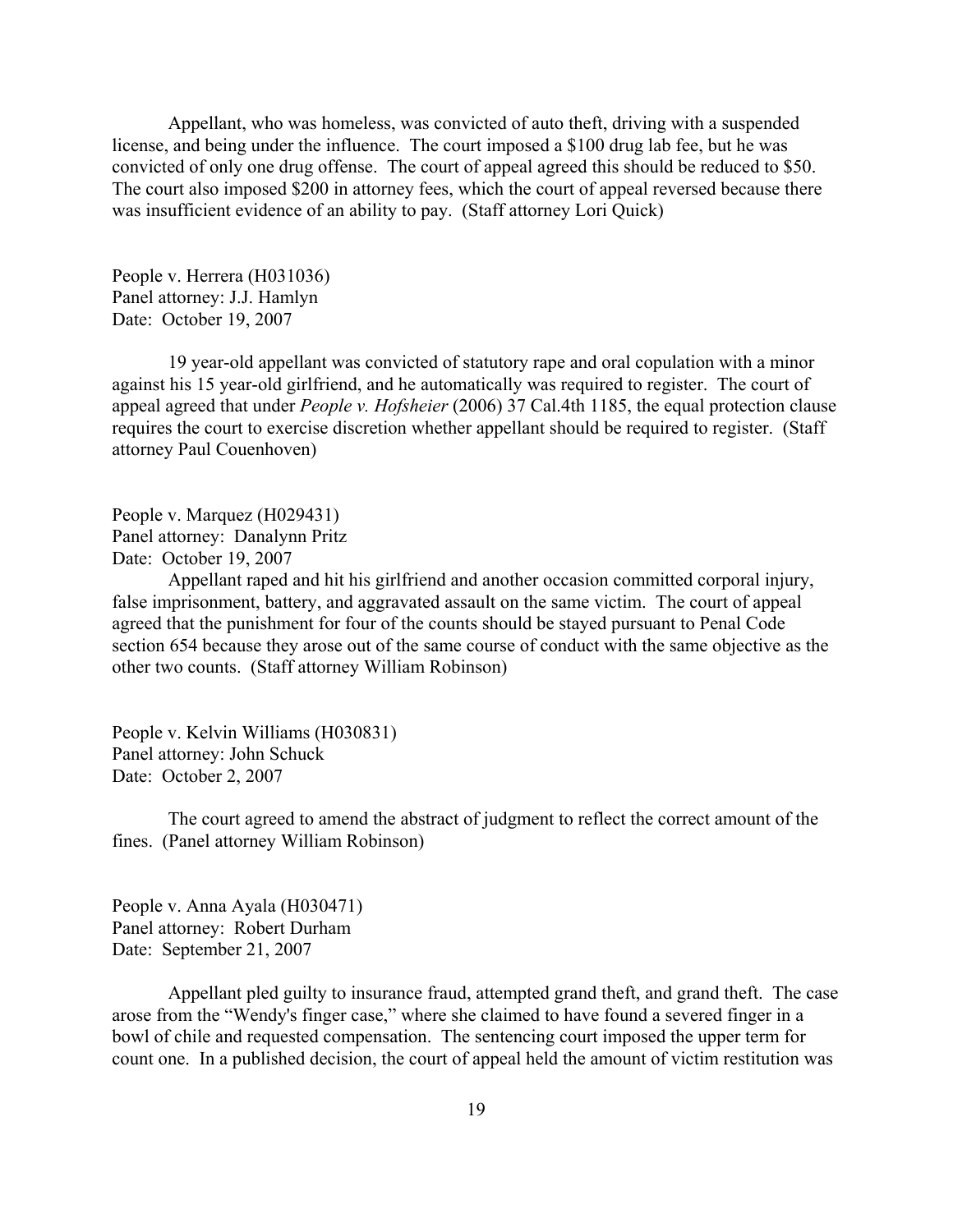proper, but it also held the imposition of the upper term violated *Cunningham* in light of *Black II* and *Sandoval*. (Staff attorney Dallas Sacher)

People v. Clifford Jackson (H030810) Panel attorney: David Martin Date: September 17, 2007

Appellant was sentenced to serve 25 years to life under the Three Strikes Law. The court of appeal agreed he was entitled to presentence conduct credits. (Staff attorney Michael Kresser)

People v. Carlos Harris (H030677) Panel attorney: John Schuck Date: September 14, 2007

The court of appeal held that the imposition of the upper term based on facts of the offense which were not found true by the jury violated Cunningham and resentencing was required. (Staff attorney Dallas Sacher)

People v. Carlos Salazar (H030200) Panel attorney: Joseph Bochner Date: August 30, 2007

The court of appeal agreed that certain gang conditions of probation were unconstitutionally vague without requiring an element of knowledge. (Staff attorney Jonathan Grossman)

People v. Frederick Jefferson Staff attorney: Dallas Sacher Date: August 23, 2007

Appellant was on Proposition 36 drug probation. After a contested violation of probation hearing, the court revoked probation and sentenced him to prison for two years. The court of appeal agreed that because he had not suffered three separate probation violations as required by Proposition 36, he could not be sentenced to prison.

People v. Horton (H030232) Panel attorney: Thomas Singman Date: August 22, 2007

The court reversed for a new sentencing hearing to determine if the different counts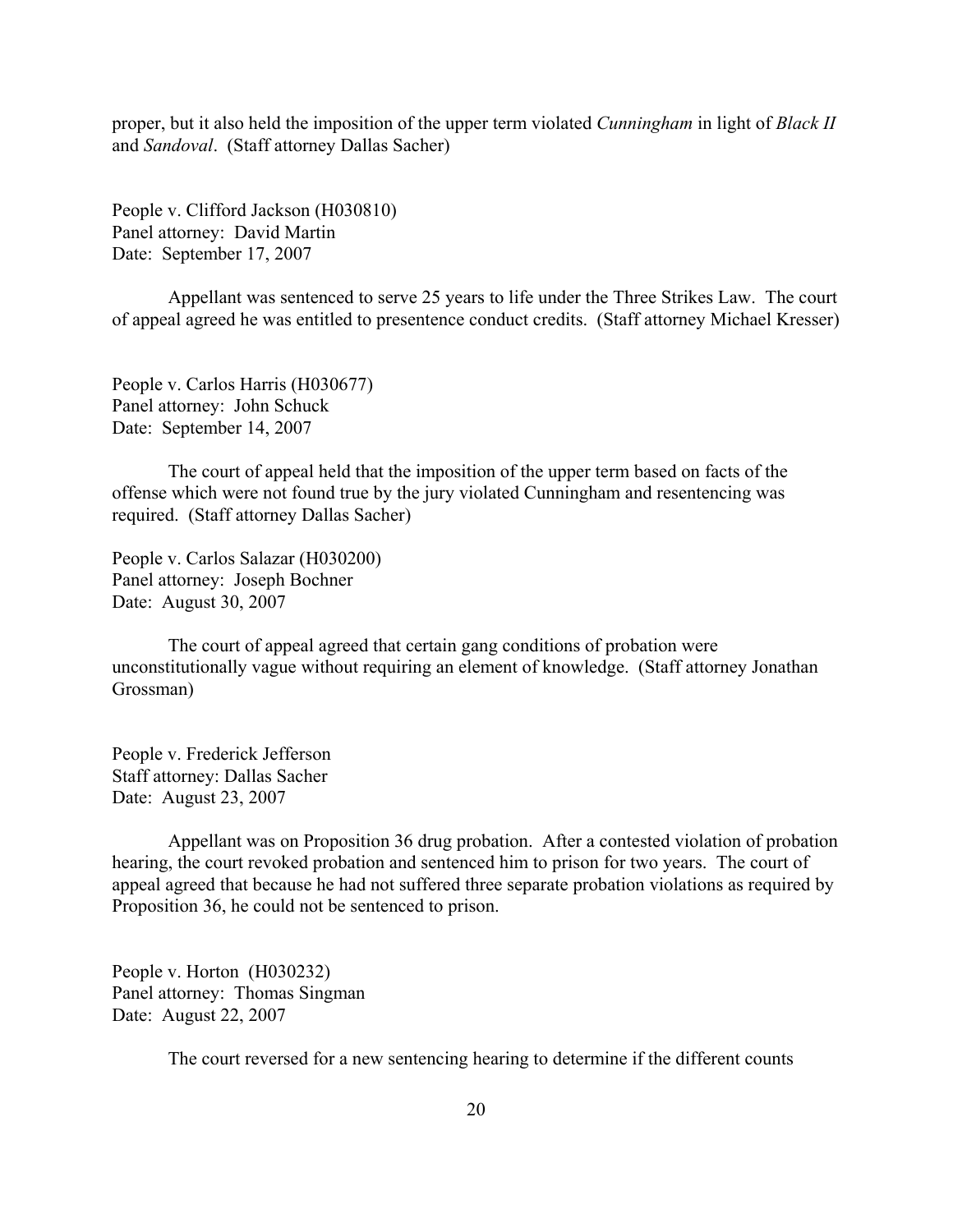occurred on a "single occasion." (Staff attorney Dallas Sacher)

People v. Ray Levell (H031142) Staff attorney: Dallas Sacher Date: August 21, 2007

Although appellant suffered a parole revocation, the court of appeal agreed that he was entitled to increased presentence credits because it was shown that the time spent on the parole revocation was attributed only to the new criminal case.

People v. Louis Schotl (H030237) Panel attorney: Alfons Wagner Date: August 3, 2007

Attorney moved to withdraw his plea. Trial counsel was called to testify by the prosecution and consequently there was virtually no cross-examination. The court of appeal reversed the denial of the motion to withdraw plea. because trial counsel operated with a conflict of interest. (Staff attorney Lori Quick)

People v. Steven Feigley (H029178) Panel attorney: Heather McKay Date: August 2, 2007

On appeal, the court agreed to strike a no contact order from the minute order of the sentencing because the trial court never actually ordered it, struck the \$20 court security fee because it was imposed retroactively to a crime committed before the statute was enacted, and corrected the abstract of judgment to reflect the correct sentence and presentence credits. With a habeas corpus petition filed concurrently, the court issued an order to show cause. Feigley claimed trial counsel provided ineffective assistance of counsel for failing to object to an involuntary confession, failing to investigate his borderline retardation in support of the motion to exclude his extrajudicial statements and in support of his claim of imperfect self-defense and lack of mens rea for murder or the gang enhancement. (Staff attorney William Robinson)

People v. David Robles (H030519) Panel attorney: Kathleen Novoa Date: July 18, 2007

Appellant was placed on probation with certain conditions. The court of appeal agreed that certain conditions were unconstitutionally vague and the judgment was modified to make the conditions more specific. (Staff attorney Vicki Firstman)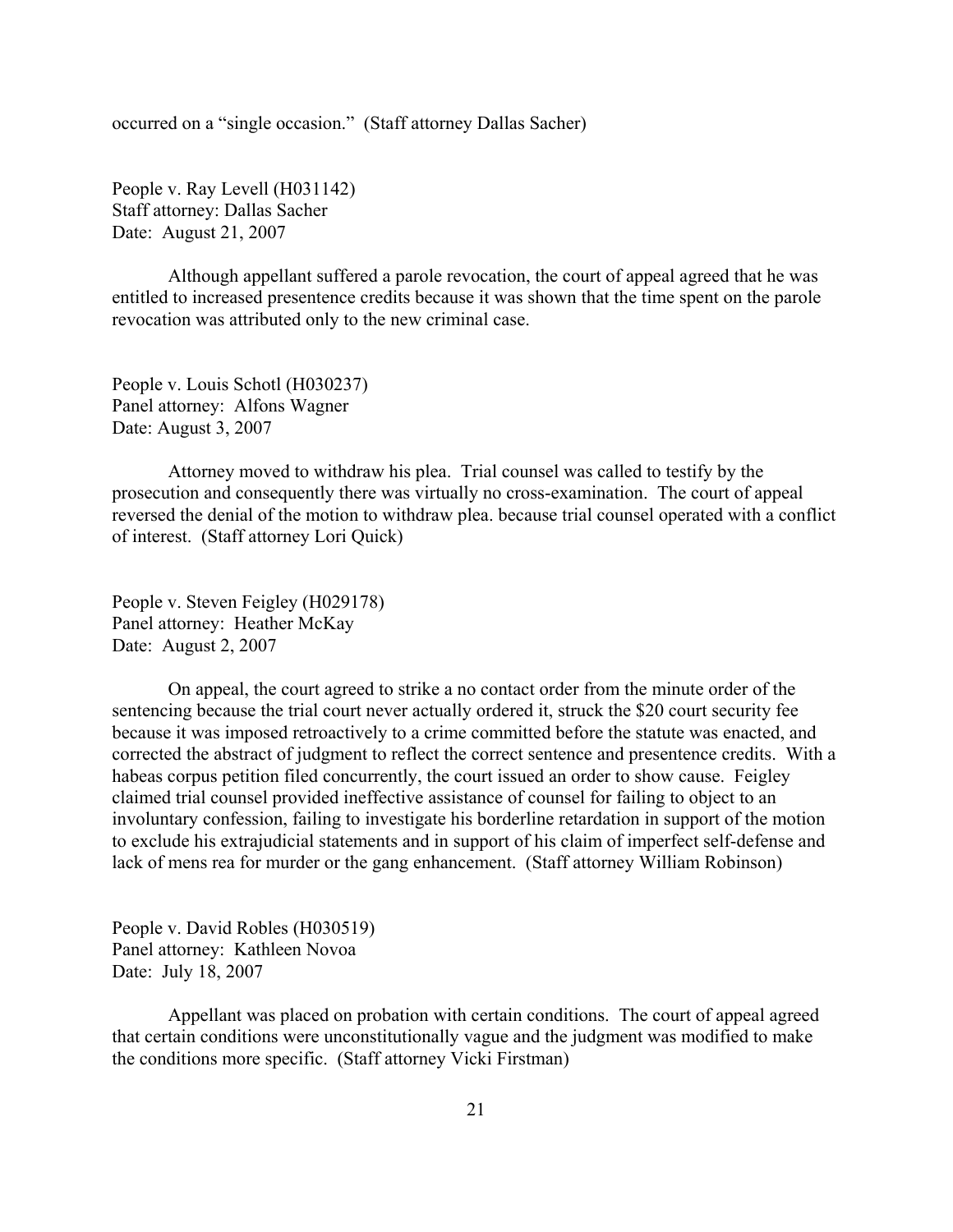People v. Billy Auyon (H027660) Panel attorney: Julie Schumer Date: July 6, 2007

The court modified a sentence to reduce the upper term to the middle term under *Cunningham*. (Staff attorney William Robinson)

People v. Steven Ristau (H025445) Panel attorney: Thomas Singman Date: July 6, 2007

The imposition of the upper term violated *Cunningham*. (Dallas Sacher)

People v. Jermaine Brown (H025981) Panel attorney: Kim Macheski Date: July 5, 2007

The imposition of the upper term violated *Cunningham*. (Staff attorney William Robinson)

People v. Ricardo Landecho (H029323) Panel attorney: Alex Green Date: July 5, 2007

The imposition of the upper term violated *Cunningham*. (Staff attorney William Robinson)

People v. Arturo Tarango (H027847) Panel attorney: Rita Swenor Date: June 28, 2007

Upon remand from the United States Supreme Court, the court of appeal decided that imposition of the upper term violated *Cunningham v. California*. (Staff attorney Dallas Sacher)

People v. Antonio Lopez (H029737) Panel attorney: Kathleen Novoa Date: June 27, 2007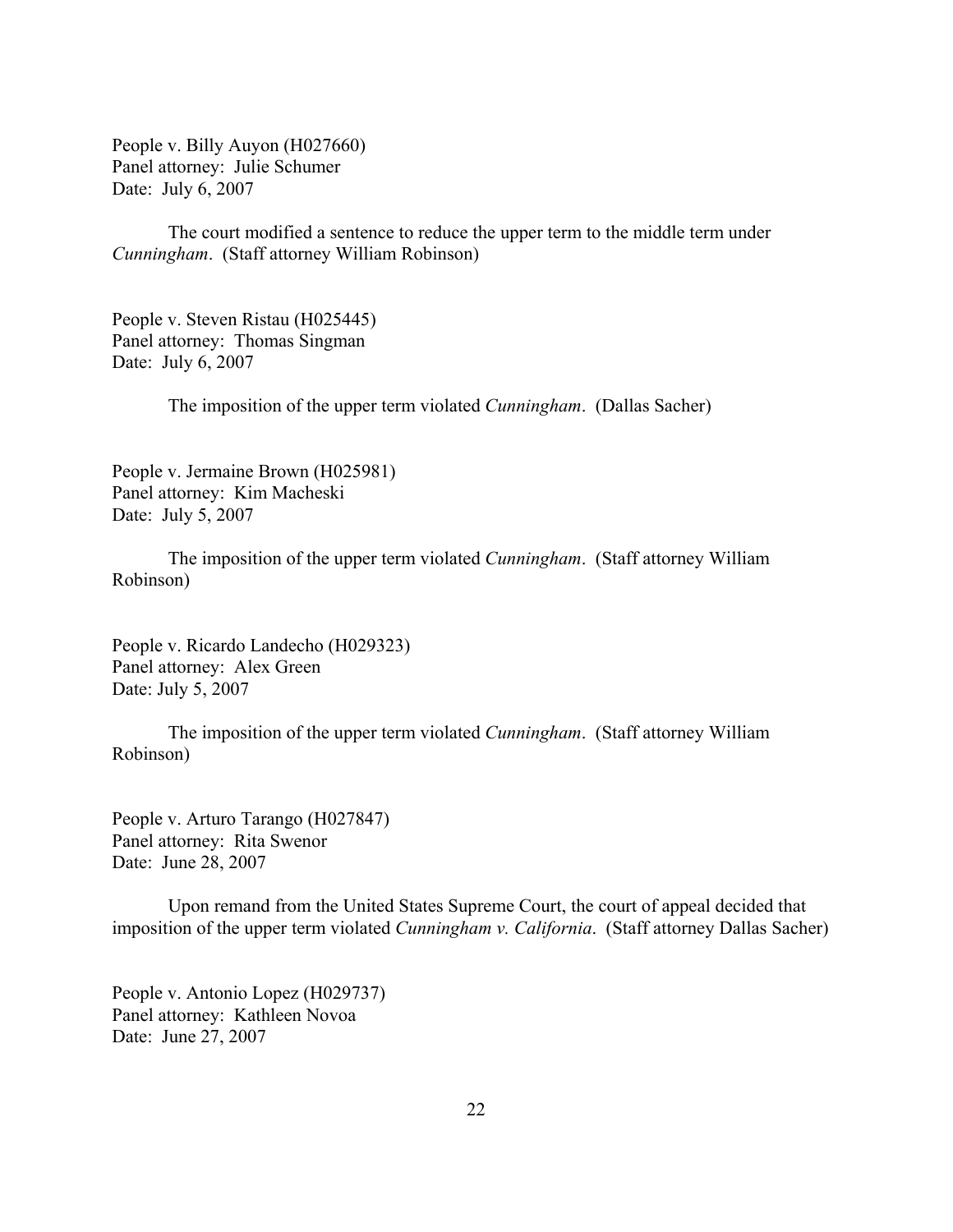Imposition of the upper term violated *Cunningham v. California*. (Staff attorney Paul Couenhoven)

People v. David Bradford (H027528) Panel attorney: Heather McKay Date: June 27, 2007

Upon remand from the United States Supreme Court, the court of appeal decided that imposition of the upper term violated *Cunningham v. California*. The court also decided that appellant could not be convicted of two counts of violating Penal Code section 136.1 because it describes a continuing course of conduct. (Staff attorney Michael Kresser)

People v. Jaime Chavez (H030014) Panel attorney: Alex Green Date: June 26, 2007

Appellant was convicted of conspiracy, possession of methamphetamine for sale, and sale of methamphetamine. The court of appeal concluded that two of the counts needed to be stayed pursuant to Penal Code section 654. Further, the restitution fine, which was calculated according to the formula according to Penal Code section 1202.4, needed to be reduced. (Staff attorney Jonathan Grossman)

People v. Yolanda Espinoza (H030264) Panel attorney: Jennifer Boitano Date: June 13, 2007

The court of appeal reversed the award for attorney fees from appellant, was sentenced to prison, because there was insufficient evidence of an ability to pay. (Staff attorney Paul Couenhoven)

People v. Soto (H027820) Panel attorney: David Martin Date: June 7, 2007

Appellant was sentenced to serve the upper term on four counts, fully consecutive to each other, and he was ordered to pay a parole revocation restitution fine (stayed unless he violated parole), though the statute concerning the fine was enacted after the crimes were committed. The court held that imposing the upper term violated *Cunningham,* and imposition of the fine violated ex post facto. (Staff attorney William Robinson)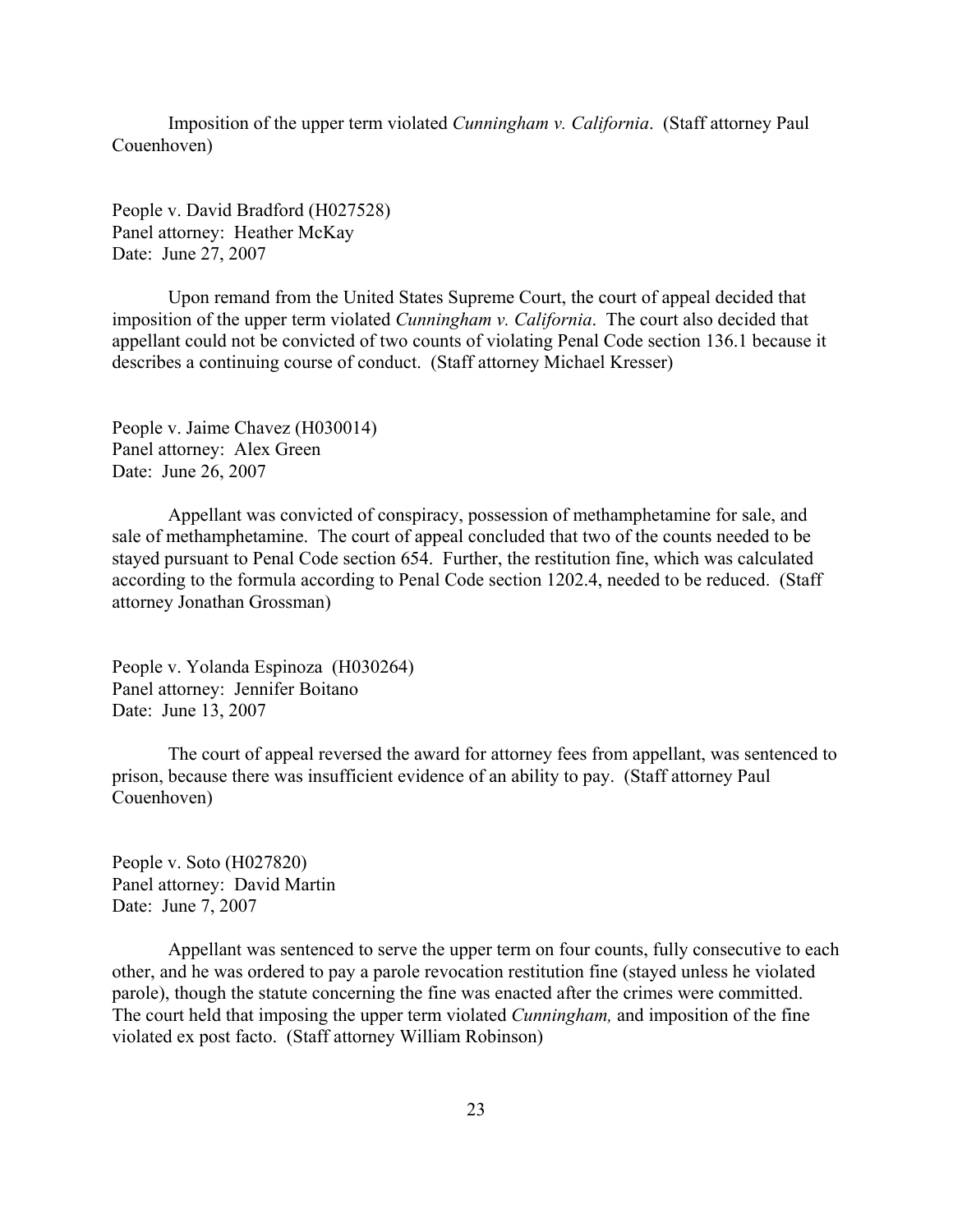People v. Joseph Ramirez (H027409) Panel attorney: Steven Schorr Date: June 1, 2007

Imposition of the upper term violated *Cunningham*. (Staff attorney Dallas Sacher)

People v. Samuel Saldana (H027313) Panel attorney: Joseph Shipp Date: May 31, 2007

The imposition of the upper term violated *Cunningham*. (Staff attorney Vicki Firstman)

People v. James Evans (H029616) Panel attorney: Audrey Chavez Date: May 30, 2007

The court of appeal held that there was Cunningham error in imposing the upper term, though one of the four factors in aggravation was that the defendant was on probation. (Staff attorney Paul Couenhoven)

People v. Armando Garcia (H028514) Panel attorney: Steven Lubliner Date: May 15, 2007

Appellant was tried on various charges, including felony assault. A jury returned a verdict of simple assault but also found the great bodily injury enhancement true. The court of appeal agreed that the gbi enhancement could not attach to the misdemeanor conviction. Further, the punishment for assault should have been stayed in lieu of his punishment for felony battery from the same incident. Finally, the court agreed to order the abstract of judgment be amended to reflect a prison prior, not a prior serious felony. (Staff attorney William Robinson)

People v. Romundo Johnson (H028782) Panel attorney: Jeffrey Glick Date: May 22, 2007

Appellant was convicted of a new crime and his probation was revoked based on the new crime. At sentencing, the court did not award him presentence credit on the new crime for the time in custody on the violation of probation. The court of appeal held in a published decision that appellant was entitled to presentence credit on the new crime when the violation of probation was based exclusively on the new crime. (Staff attorney Vicki Firstman)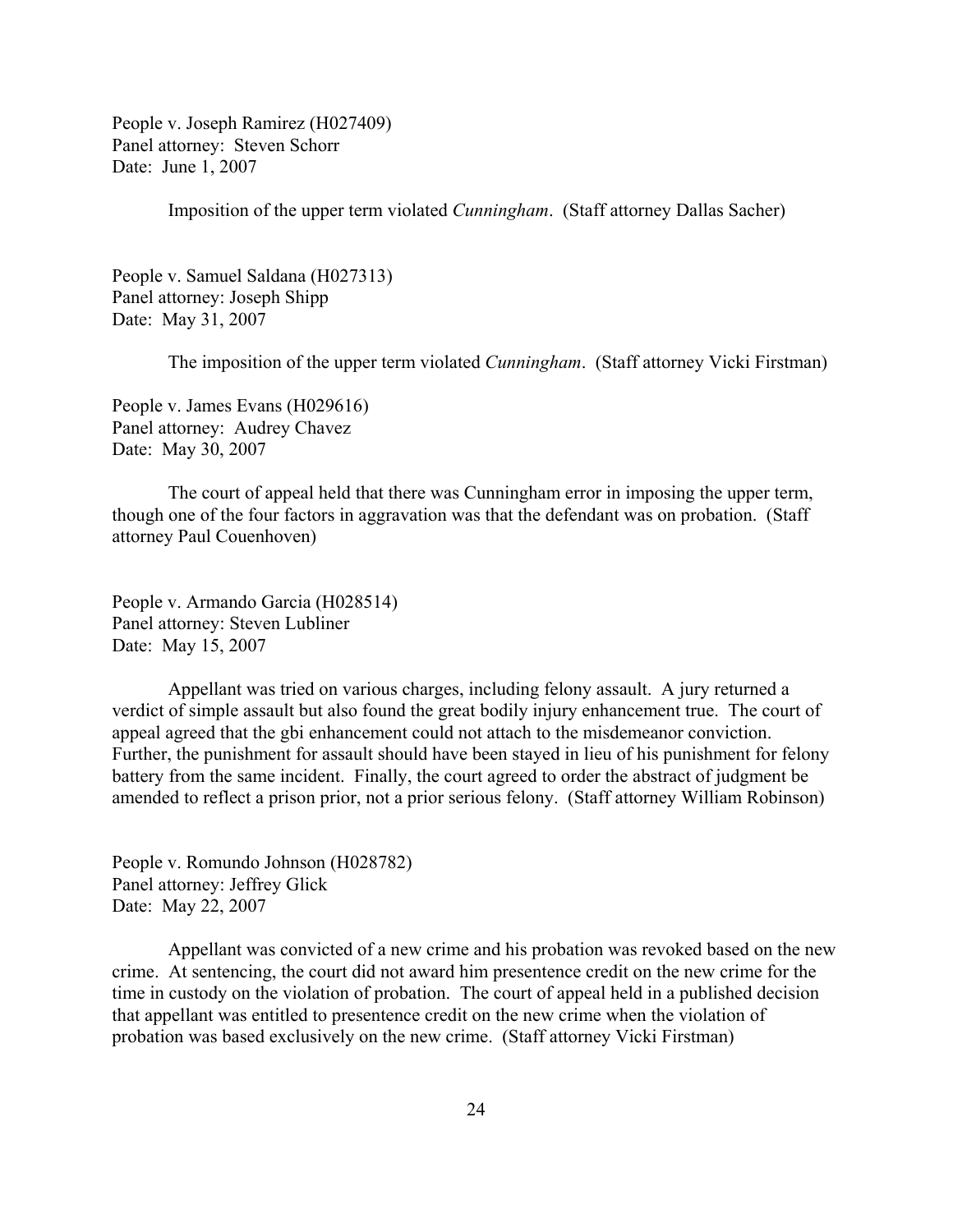People v. Rodney Torres (H027516) Panel attorney: Matthew Wilson Date: May 18, 2007

Imposition of the upper term violated *Cunningham*. (Staff attorney Jonathan Grossman)

People v. Darryl Cravin (H029758) Panel attorney: Thea Greenhaulgh Date: May 17, 2007

There was insufficient evidence the defendant, sentenced to prison, had the ability to pay attorney fees. (Staff attorney Jonathan Grossman)

People v. Gregory Wilks (H030033) Panel attorney: Eileen Kotler Date: April 30, 2007

Appellant was sentenced to serve life in prison and assessed a \$5400 restitution fine. On appeal, the court had reversed the judgment. On remand, he was convicted again and sentenced to serve life in prison and assessed a \$10,000 restitution fine. On appeal this time, the court of appeal held that imposition of a greater restitution fine after remand violated the state's double jeopardy clause under *People v. Hanson* (2000) 23 Cal.4th 355. Further, the imposition of a full consecutive determinate term to another determinate term was unauhorized. (Staff attorney Lori Quick)

In re Trevor H. (H030650) Panel attorney: Kelly Duncan Date: April 25, 2005

The juvenile matter was remanded for the court to determine if the wobbler offenses were misdemeanors or felonies. (Staff attorney Lori Quick)

People v. Michael Guess (H029808) Panel attorney: Jeffrey Glick Date: April 24, 2007

In a published decision, the court of appeal held that imposition of the upper term because the defendant was on parole and other reasons violated *Cunningham*. (Staff attorney Dallas Sacher)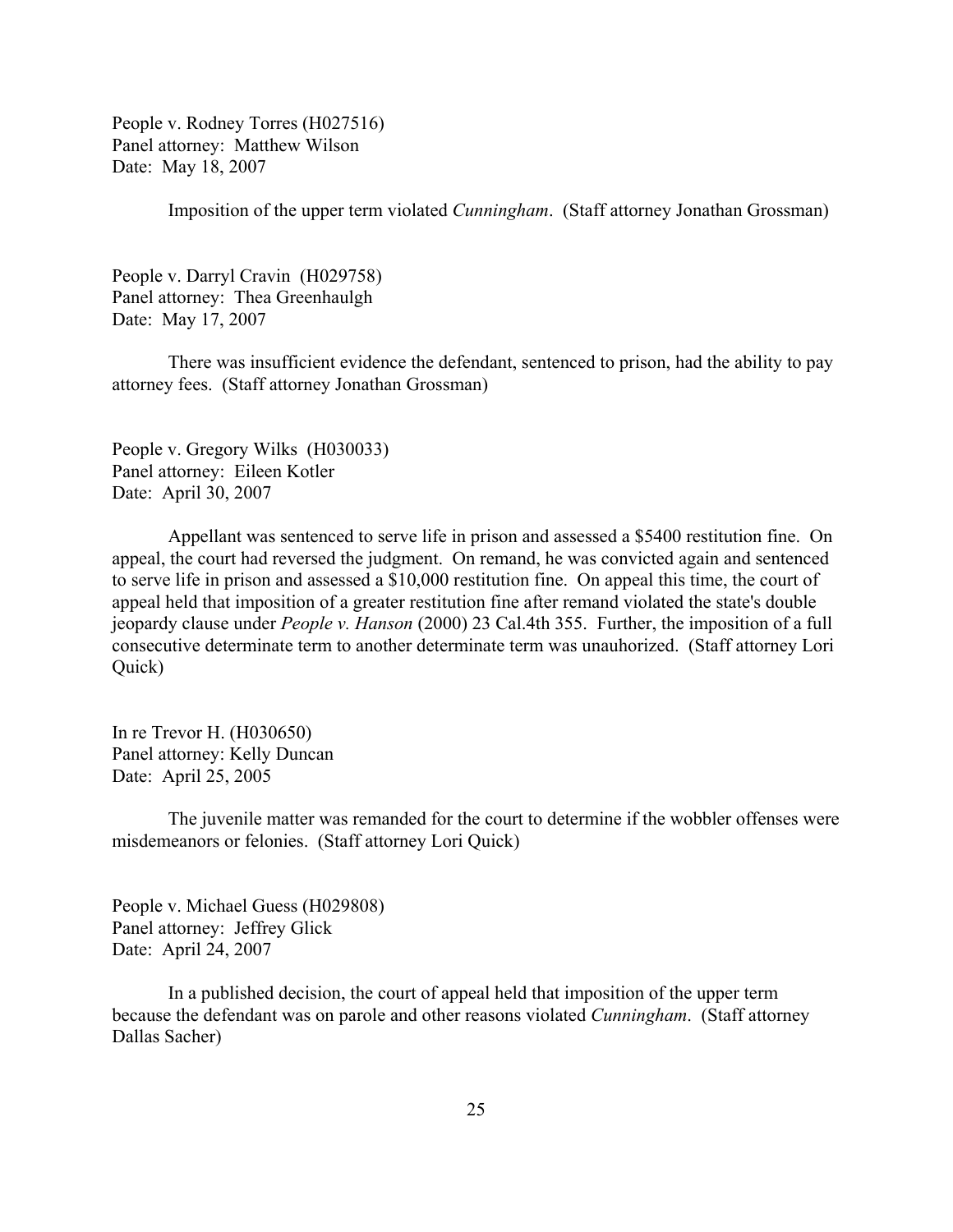People v. Jeffery Rynhard (H030009) Staff attorney: Lori Quick Date: April 20, 2007

The court of appeal struck a fine and penalty assessment because it did not apply to the crime for which appellant was convicted.

People v. Julian Lowe (H029623) Panel attorney: Maureen Fox Date: March 29, 2007

Appellant robbed a victim, forced him to his car, and took more items from him. Appellant was convicted of robbery and kidnapping, among other things. The court of appeal agreed that the concurrent punishment for the robbery must be stayed under Penal Code section 654 in lieu of the punishment for the kidnapping. (Staff attorney Dallas Sacher)

People v. Curtis (H030243) Panel attorney: Joseph Shipp Date: March 23, 2007

Appellant was convicted of several counts of failing to register, one for failing to register his old address, and one for failing to register his new address when he moved. The court of appeal of appeal agreed that one of the punishments needed to be stayed under Penal Code section 654. (Staff attorney Lori Quick)

People v. Francisco Duran (H029588) Panel attorney: Alan Siraco Date: March 16, 2007

A jury convicted appellant of two counts of dissuading a witness by force, one count of assault with a deadly weapon and of possession of meth for sale. The two counts of dissuading a witness consisted of appellant calling one witness and calling the witness and another witness a snitch. Since there was only one act with one objective, the punishment for the second count should have been stayed pursuant to Penal Code section 654. (Staff attorney Vicki Firstman)

People v. Adam Villareal (H029090) Panel attorney: Stacy Saetta Date: March 16, 2007

Appellant was convicted of three counts of arson, among other things, when he set fire to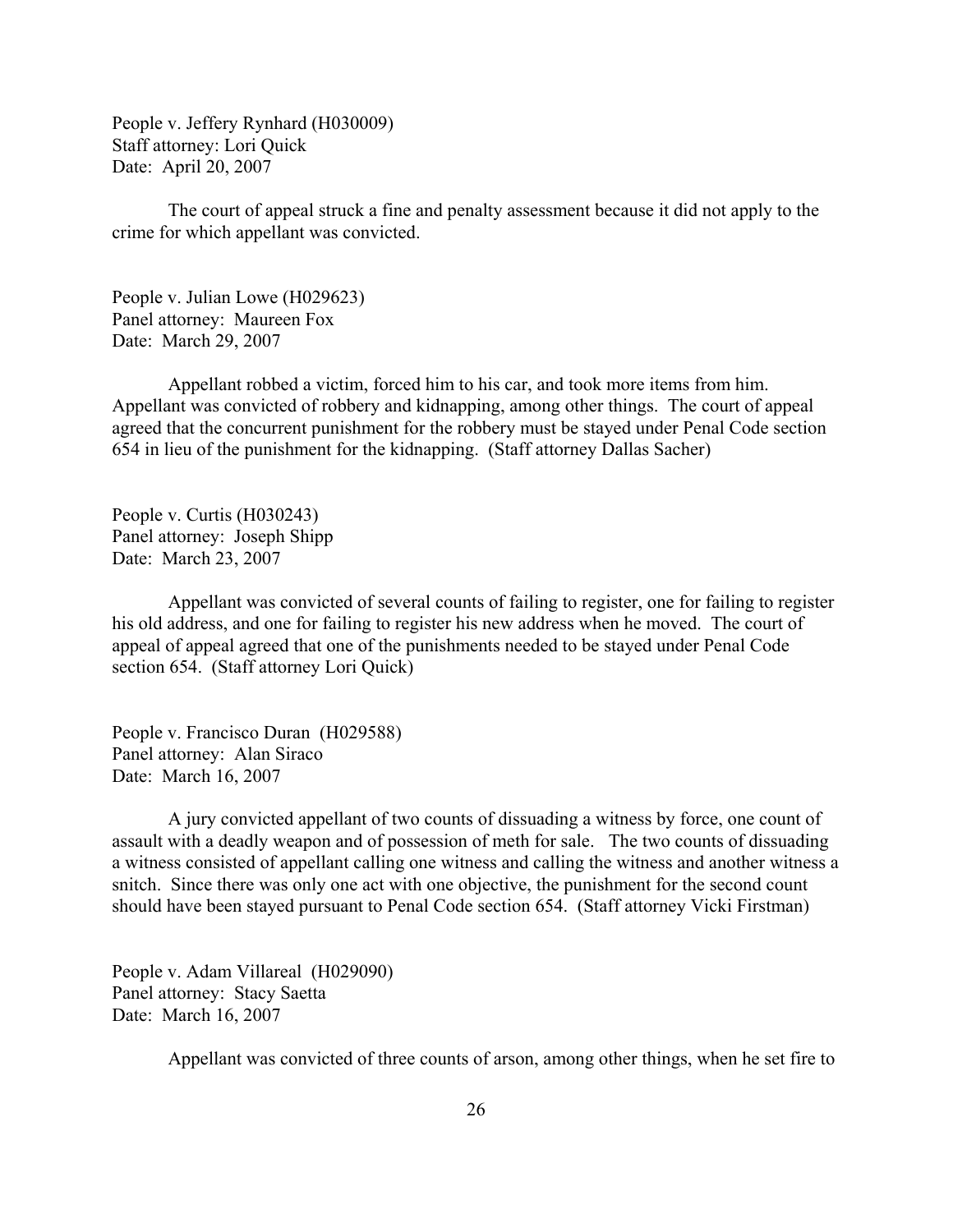a house and outdoor objects. The court of appeal agreed that he acted with a single intent in setting fire to the residence at multiple places, so he could be punished for only one count of arson. (Staff attorney Vicki Firstman)

People v. Tamara Gomez (H029858) Panel attorney: Gloria Cohen Date: March 7, 2007

There was insufficient evidence of the defendant's ability to pay attorney fees. (Staff attorney Jonathan Grossman)

People v. Setha Keo (H030506) Staff attorney: Lori Quick Date: March 7, 2007

There was insufficient evidence of the defendant's ability to pay attorney fees.

People v. Ruben Lopez (H029724) Panel attorney: Peggy Headley Date: February 28, 2007

Appellant was convicted of felony recklessly evading an officer and misdemeanor DUI. The punishment for DUI was imposed concurrently. Because it was for part of the same conduct as the evading, it should have been stayed under Penal Code section 654. (Staff attorney Dallas Sacher)

People v. S. D. (H028838) Panel attorney: Jeanine Strong Date: February 27, 2007

Appellant was convicted of oral copulation by an adult on a minor more than five years younger. The court ordered he register as a sex offender. It did not consider exercising discretion to not order the requirement under *People v. Hofsheier* (2006) 37 Cal.4th 1185. The matter was remanded for the court to exercise its discretion. (Staff attorney Paul Couenhoven)

People v. Michael Costa (H029681) Staff attorney: Dallas Sacher Date: February 21, 2007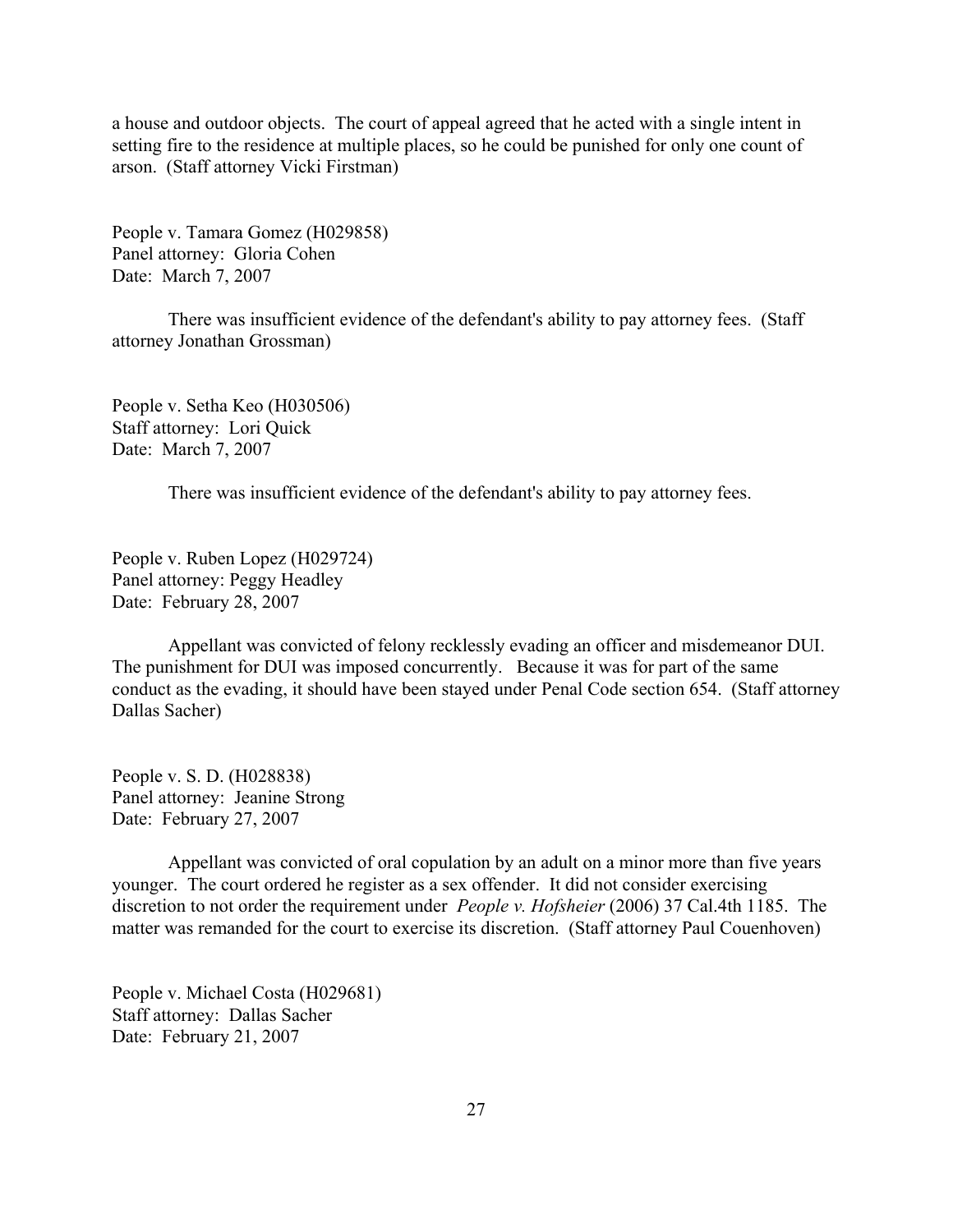The court of appeal reversed the imposition of the upper term under *Cunningham v. California* (2007) 549 U.S. [127 S.Ct. 856].) The court rejected arguments that the claim was waived by appellant's plea of no contest, and a "waiver" of his *Blakely* rights. The court concluded that this waiver did not include finding factors in aggravation by a preponderance of evidence. Further, the defendant's prior conviction did not make the error harmless.

People v. Anthony Garcia (H029019) Panel attorney: Arthur Wong Date: February 16, 2007

Appellant was placed on probation and assessed a \$200 restitution fine. When probation was revoked, the court increased the restitution fine to \$1000. This was unlawful, and the court of appeal reduced it back to \$200. (Staff attorney Jonathan Grossman)

People v. Paul Rosillo (H0303049) Panel attorney: Janice Lagerlof Date: February 14, 2007

The court struck the order for attorney fees because there was insufficient evidence appellant had the ability to pay. (Staff attorney Jonathan Grossman)

People v. Carla Reed (H030135) Staff attorney: Jonathan Grossman Date: February 13, 2007

Appellant was placed on probation on condition, among other things, that not associate with people who traffic in or use drugs. The condition was modified to require knowledge.

People v. Jose Alvarado (H030800) Panel attorney: Rachel Ledeerman Date: February 5, 2007

Appellant was ordered to pay victim restitution in the amount of \$300,000, mostly consisting of medical bills. Respondent conceded that about \$50,000 of it was duplicative medical bills. The restitution amount was reduced. (William Robinson)

In re David L. (H030081) Staff attorney: Lori Quick Date: January 23, 2007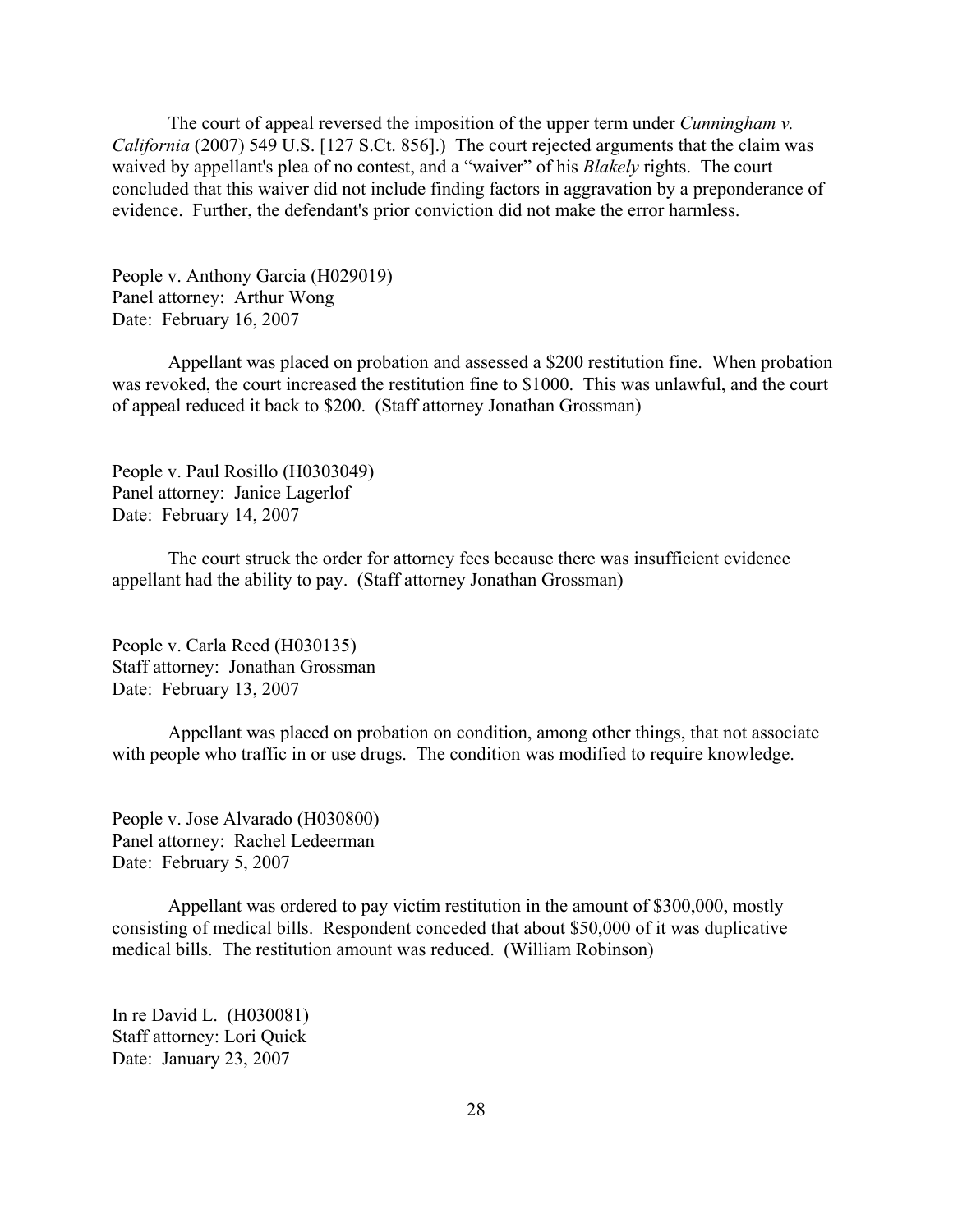<span id="page-28-0"></span>Appellant was found to have committed vandalism by placing graffiti on a retaining wall. The city painted the wall twice because people did not like the first color. The court of appeal agreed that appellant should not have been required to pay for the second painting as part of victim restitution.

People v. Luis Alvarado (H030079) Panel attorney: Carl Gonser Date: January 23, 2007

The trial court erred in ordering victim restitution to compensate an insurance company's coverage of a loss. (Staff attorney Paul Couenhoven)

## **DEPENDENCY CASES**

In re Riesa M. (H031948) Panel attorney: Roland Simoncini Date: December 28, 2007

Respondent agreed to a stipulated reversal for failure to properly comply with the notice requirement of the Indian Child Welfare Act. (Staff attorney Jonathan Grossman)

Adolfina R. v. Superior Court (H031884) Panel attorney: James Haworth Date: November 2, 2007

Appellant's 11 year-old daughter was removed. She was personally served with notice that the matter would be heard on June 7, 2007 to set the matter for a jurisdictional hearing. She attended on June 7, and a Spanish interpreter assisted her. The jurisdictional hearing was set for June 28. On June 28, the jurisdictional hearing was moved to a different courtroom, and appellant was not present. The matter was continued to July 12, as there was no evidence appellant was told of the different courtroom. On July 9, CPS sent by mail a notice which is usually used for dependent review hearings. On the notice, which was in English, a box marked "other" was checked, and "No change in orders, services, placement, custody or status" was marked. CPS also sent a copy of the jurisdictional and dispositional report which contained a case plan in English and Spanish but also recommended that no services be offered for appellant and that the matter be set for a section 366.26 hearing. Appellant did not appear on July 12. Her counsel requested a continuance. The court denied the continuance and followed the Department's recommendations. There was no evidence appellant timely received proper notice of the requirement to file a writ petition to challenge the court's decision. The court of appeal permitted her to file a late dependency writ and appointed SDAP to assist her. The court then issued a peremptory writ and vacated the jurisdictional and dispositional orders. It concluded that notice was inadequate. (Staff attorney Vicki Firstman)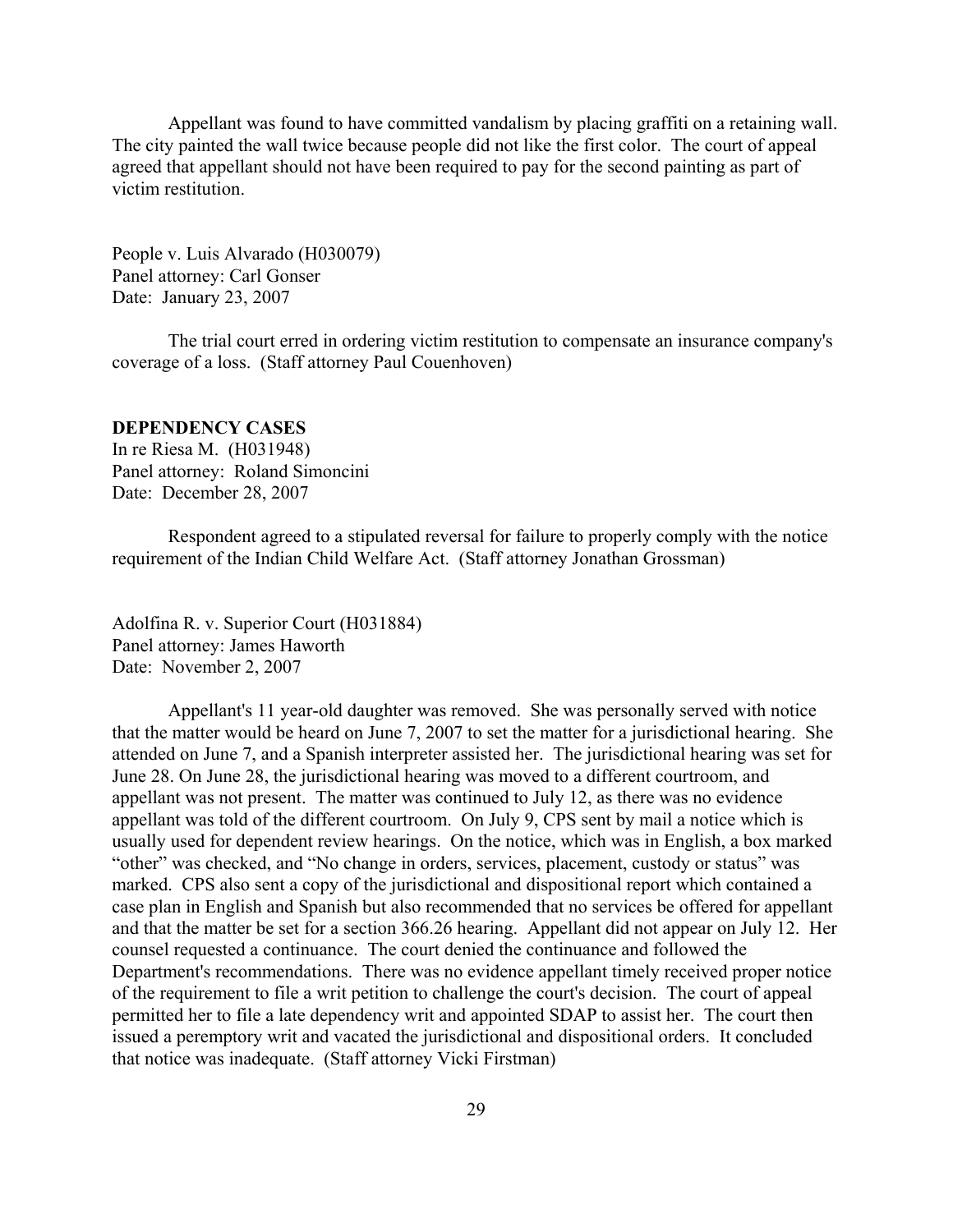In re Tiffany Q. (H031072) Panel attorneys: Maureen Keaney and Lee Gulliver Date: October 25, 2007

The order terminating parental rights was reversed for failure to provide proper notice as required under ICWA. (Staff attorney Vicki Firstman)

In re Shawna D. (H031217) Panel attorney: Mary Williams Date: October 16, 2007

The minor might have some Cherokee ancestry. A dependency writ was filed after reunification services were terminated but failed to argue failure to give proper notice under ICWA. In the meantime, the grandmother made attempts to register with one of the Cherokee tribes, apparently unaware that there were other Cherokee tribes. The court of appeal held that trial counsel's failure to raise the issue in the dependency writ did not waive the issue on appeal from the termination of parental rights, especially where much of the evidence occurred after the termination of services. Second, the family's effort to register with one particular tribe did not relieve CPS of the burden of notifying all potential tribes. Since notice to the other tribes were insufficient, the judgment was reversed. (Staff attorney Vicki Firstman)

In re James J. (H031324) Panel attorney: Sheri Cohen Date: September 28, 2007

At the contested jurisdictional hearing, trial counsel told the court that appellant wanted to represent herself. The court relieved counsel without further inquiry. The court of appeal reversed, stating there was insufficient evidence appellant made a knowing and intelligent waiver of the right to counsel. (Staff attorney Vicki Firstman)

In re Skyler B. (H031280) Panel attorney: Lee Gulliver Date: August 28, 2007

The order terminating parental rights was reversed for failure to provide proper notice under ICWA. (Staff attorney Vicki Firstman)

Panel attorney: Linda Harvey (mother) Staff attorney: Jonathan Grossman (father) Date: June 26, 2007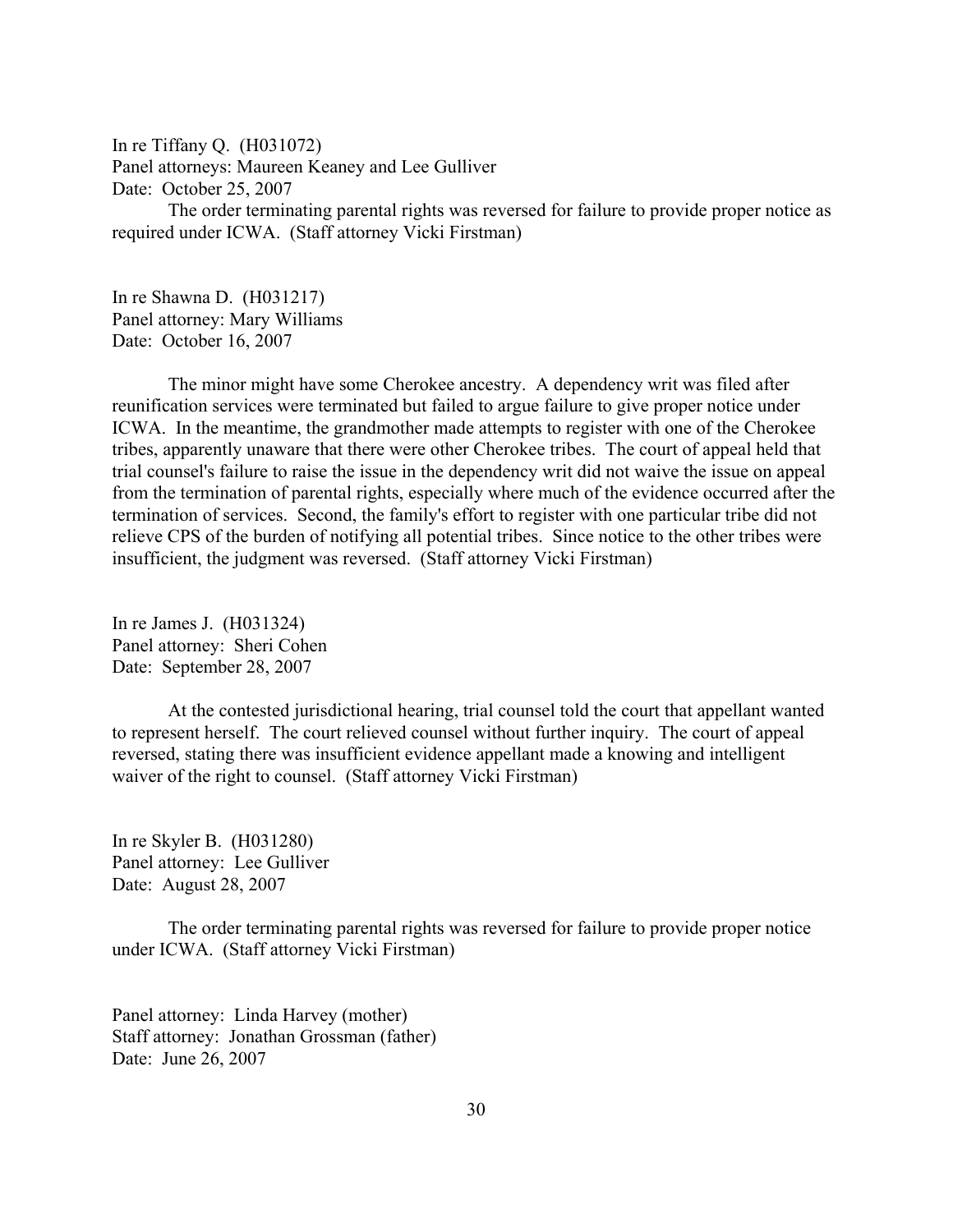The court of appeal reversed because of failure to provide proper notice under ICWA.

In re L.D. (H030430) Panel attorney: Carole Greeley Date: June 12, 2007

A reversal in a dependency case for failure to comply with ICWA. (Staff attorney Jonathan Grossman)

In re Paul W. (H029866) Panel attorney: Carolyn Todd Date: May 23, 2007

The parents were involved in a bitter divorce proceeding. The mother alleged the father molested their daughter. CPS intervened, and the court assumed jurisdiction. After about a year of services, the minors were reunited with the mother and the matter was dismissed with her obtaining full custody. In the meantime, the father filed a habeas corpus petition, alleging ineffective assistance of counsel. Specifically, he claimed that trial counsel failed to adequately investigate the matter, and with proper investigation the court would have learned that key evidence of molestation was erroneous and the daughter's allegations were the result of coaching from the mother. After an evidentiary hearing, the superior court reversed the jurisdictional orders. CPS decided it could not proceed and the dependency was dismissed in favor of family court orders made before the juvenile court intervened. The mother appealed, though she did not participate in the habeas proceeding. In a published decision, the court of appeal held that her failure to intervene in the habeas proceeding acted as forfeiture for asserting a claim on appeal. Further, she was not a party aggrieved. (Staff attorney Vicki Firstman)

In re Justin S. (H030732) Panel attorney: Carol Koenig Date: May 21, 2007

Previously, the court of appeal reversed the order terminating parental rights for the limited purpose of sending proper notice under ICWA. On remand, CPS sent notice but no one notified the parents of the proceeding. Ex parte, the court found new notice was proper and terminated parental rights. The mother appealed. In a published decision, the court of appeal reversed, stating she had the right to be present, be represented by counsel, and be heard on remand. (Staff attorney Vicki Firstman)

In re Vincent M. (H030258) Panel attorneys: Janet Sherwood, Carol Koenig Date: May 17, 2007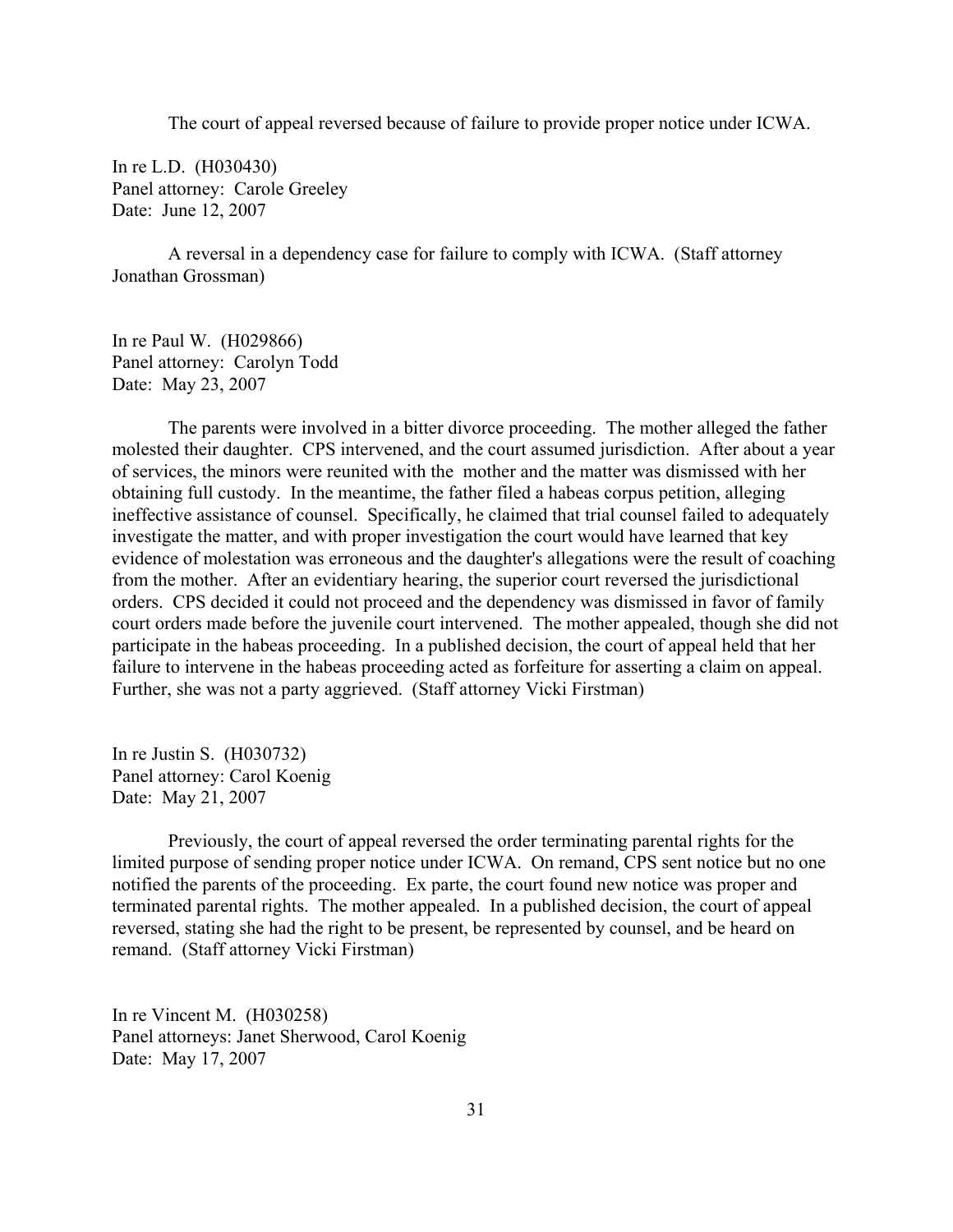<span id="page-31-0"></span>The court of appeal reversed in 2004 for failure to provide proper notice pursuant to ICWA. After notice to the tribes was sent, a tribe determined the minor was a member of the tribe and qualified as an Indian child. Though there was evidence of the child's involvement in a tribe before the dependency, the juvenile court denied the tribe's attempt to intervene and terminated parental rights. In a published decision, the court of appeal reversed. The majority held that the Existing Indian Child Doctrine does not apply in California. The entire panel agreed that there substantive provisions of ICWA were not complied with and reversed. (Staff attorney Jonathan Grossman)

In re Christopher H. (H030197) Panel attorney: Sheri Cohen Date: March 2, 2007

The mother appeared, requested the appointment of counsel and said she wished to contest jurisdiction. She was told to appear the next day for the appearance of counsel. When she failed to appear on time, the court assumed jurisdiction in her absence. The court of appeal held the holding the hearing in her absence without appointing counsel violated due process. (Staff attorney Vicki Firstman)

## **HABEAS PROCEEDINGS**

In re Allen (H031021) Panel attorney: David Martin Date: August 28, 2007

The court issued an order to show cause after the complaining witness contacted appellate counsel and retracted the allegations. (Staff attorney William Robinson)

In re Genesis Shellock (H030924) Panel attorney: Tutti Hacking Date: June 29, 2007

The defendant pled to receiving a stolen car and transporting methamphetamine with two prior strikes. He was sentenced to serve 25 years to life in prison. The court of appeal issued an order to show cause on allegations of ineffective assistance of counsel. He claimed trial counsel told him that the denial of the section 995 motion was appealable after plea and that there was a reasonable chance a *Romero* motion would be granted in full and he would receive drug treatment, Further, he pled to assist the codefendant who claimed to be pregnant and not a legal immigrant. Trial counsel refused to file a motion to withdraw plea. (Staff attorney William Robinson)

In re Hernandez (H031247)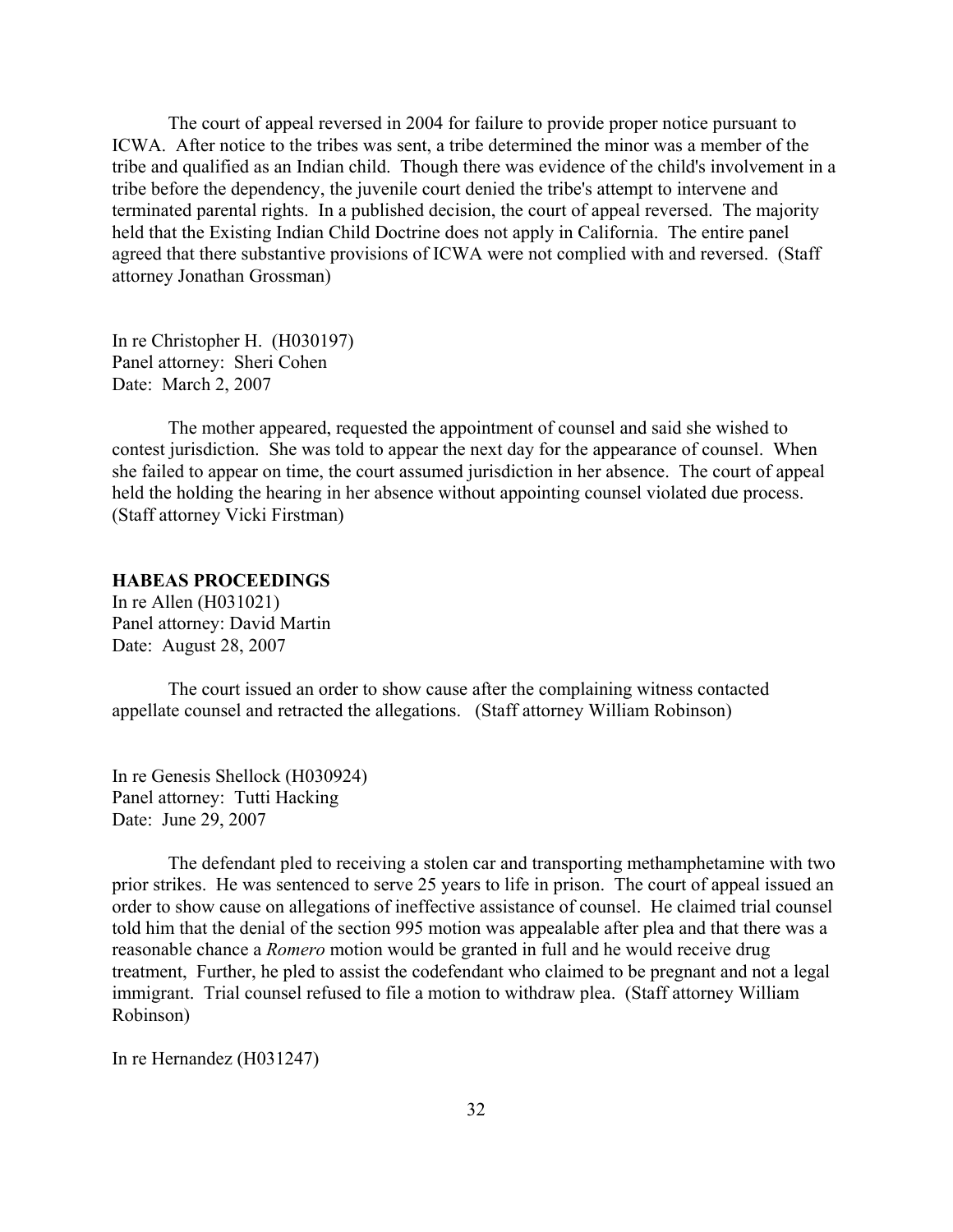Panel attorney: Carlo Andreani Date: June 22, 2007

A girl accused defendant of molesting her and described a star-shaped tattoo on his penis, though he had no such tattoo. The complaining witness said she was forced into a garage while her cousin looked, but the cousin denied this to the police. The complaining witness reported injuries from the molestation causing bleeding and blood being left in her pants, but her mother reported never seeing blood. In a videotaped interview with an investigator, the victim nodded no when asked if she ever saw the defendant naked. None of this evidence was presented by defense counsel. The court also issued an order to show cause in the habeas corpus petition, alleging ineffective assistance of counsel. (Staff attorney Vicki Firstman)

Parkes v. Yates (N.D. Cal. C04-5294) Staff attorney: Dallas Sacher Date: June 7, 2007

Parkes was charged with reckless evasion (Veh. Code, § 2800.2) and felony child endangerment (Pen. Code, § 273a) with at least two prior strikes. The incident arose when an officer in an unmarked car was chasing appellant who had a child in the car. Trial counsel convinced Parkes to plead to the reckless evasion count so that the other count can be dismissed. The court sentenced him to serve 25 years to life in prison. The United States District Court found Parkes granted relief on a federal habeas petition because he received ineffective assistance of counsel. It found trial counsel failed to advise him that he had a defense to the reckless evasion charge (he was not chased by a marked police car), that his maximum potential sentence was 25 years to life anyway (not 50 years to life) because Penal Code section 654 would have barred double punishment for the same conduct, and he had a defense to the felony child endangerment in that there was a lack of evidence the conduct was likely to cause great bodily injury. Finally, pleading made little sense because there was little chance in this case the court was going to grant the *Romero* motion. Had Parke been properly advised, he would not have pled.

People v. Jose Ureno (H031340) Panel attorney: Katarzyna Kozik Date: May 30, 2007

The court issued an order to show cause because the court's sentencing decision was based on unreliable information and the prosecution allegedly withheld exonerating evidence. The court of appeal also held on appeal that he could not be deprived of presentence conduct credit simply because he was in lockdown at the county jail since it was not shown that the lockdown was attributed to his behavior. (Staff attorney Paul Couenhoven)

In re Toscano (H030988)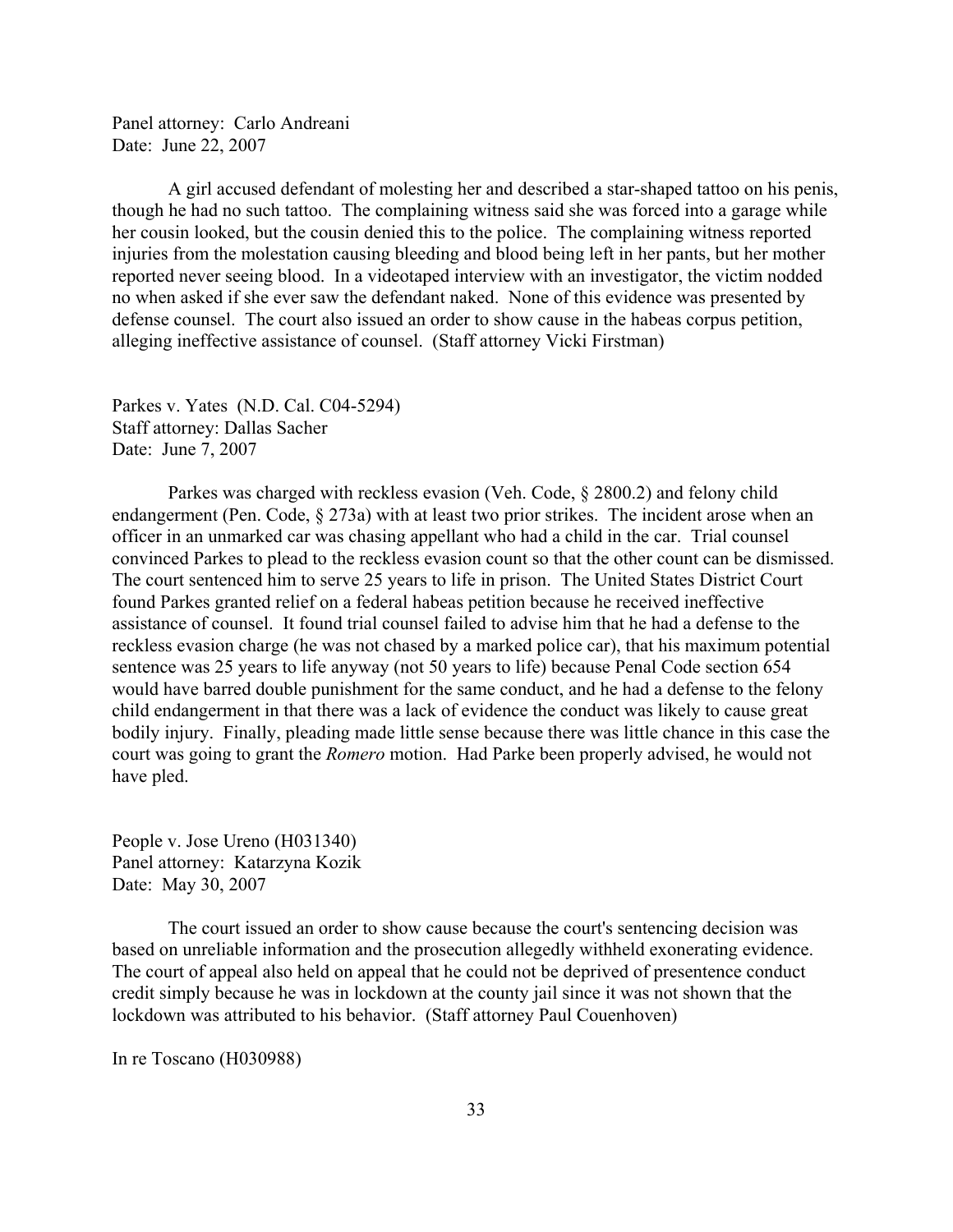<span id="page-33-0"></span>Panel attorney: Phil Brooks Date: March 29, 2007

A jury convicted defendant of forcibly molestation. The complaining witness said he forced to her have intercourse on a couch. Trial counsel failed to present evidence that she was subsequently examined and her hymen was intact. While it was possible to have intercourse and still have the hymen intact, it was unlikely. Further, trial counsel failed to present evidence that the defendant was wearing metal braces on his arms and legs. This would have made the acts described very difficult or impossible. Further, one would have expected the complaining witness to describe them in the attack. The court of appeal issued an order to show cause on the claim of ineffective assistance of counsel. (Staff attorney Jonathan Grossman)

#### **MISCELLANEOUS**

In re John Dannenberg (H030031) Attorney: Steve Defilippis Date: November 16, 2007

Dannenberg previously had his parole denied, which was upheld in *In re Dannenberg* (2005) 34 Cal.4th 1061. In his latest hearing, the Board found him eligible for parole, but the governor reversed the decision. He filed a habeas corpus petition in the superior court which was denied. He filed a new petition in the court of appeal. In a published decision, the court granted relief. It found that there was insufficient reason to believe the commitment offense continued to make him ineligible for release.

Chioino v. Kernan (N.D. Cal. No. 06-932 MHP) Pro per Date: October 23, 2007

Chioino pled guilty in 2004 to robbery, and he admitted he was personally armed with a firearm and that he suffered a prior strike conviction. The court imposed the upper term of six years, which was doubled, plus ten years for the gun enhancement for a total term of 22 years. Chioino claimed the imposition of the upper term violated *Blakely v. Washington*. The court held the sentencing judge could not rely on the prior strike conviction or him possessing a firearm during the commission of the crime for imposing the upper term because it was used to enhance his sentence and Penal Code section 1170, subdivision (b) prohibited dual use of a factor as an enhancement and for imposing the upper term. The court ordered that a new sentencing hearing be held. (Former staff attorney Dallas Sacher)

Parle v. Runnels (9th Cir. No. 06-16780) Attorney: Martin Buchanan Date: October 10, 2007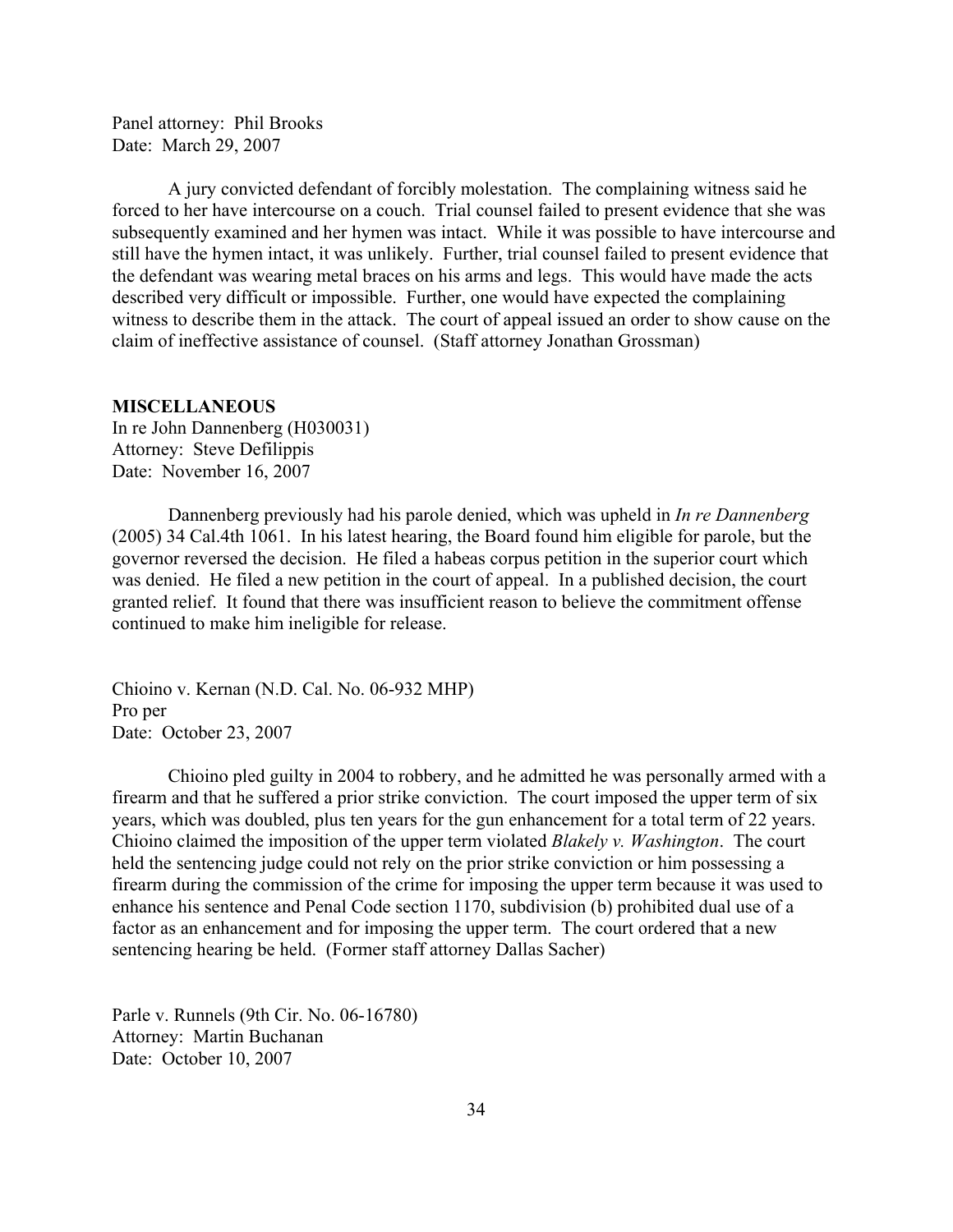Parle was convicted of the murder of his wife during an argument. On appeal, the Sixth District Court of Appeal found the trial court erred (1) in finding the attorney-client privilege had been waived and permitting the admission of damaging evidence, (2) excluding defense rebuttal evidence about the effects of a bipolar patient being in a manic episode, (3) excluding evidence of people who would have described Parle's manic behavior just before the incident, (4) excluding evidence of the victim's propensity for violence, (5) admitting evidence of Parle's character for violence. The court of appeal, however, found all of the errors to be harmless. A federal district court had granted relief on a petition for writ of habeas corpus on the ground that admission of the wife's diary violated the right to confrontation under *Ohio v. Roberts.* This decision was reversed on appeal after the decision of *Crawford v. Washington* because the material was not testimonial. On remand, the district court again granted relief, finding the cumulative errors on the remaining issues deprived Parle of a fair trial. The Ninth Circuit affirmed.

In re Wells (Santa Clara County No. CC454837) Panel attorney: Victoria Stafford Date: August 27, 2007

Mr. Wells's trial attorney advised him to plead nolo contendere to several charged sex offenses. Two counts carried life sentences under Penal Code section 667.61. Trial counsel assured him that the court had discretion to impose concurrent life sentences. In fact, the controlling case law required the court to impose consecutive life sentences. After Ms. Stafford filed a habeas petition in the superior court and an order to show cause issued, the district attorney conceded that relief was warranted. Mr. Wells was then permitted to withdraw his pleas of nolo contendere. (Former staff attorney Dallas Sacher)

In re Stephen Samble (H030843) Staff attorney: Jonathan Grossman Date: September 18, 2007

Samble was denied parole in 2003. He filed a petition for writ of habeas corpus in the superior court which found there was not some evidence to support the Board's findings. The court of appeal affirmed. On remand, a new hearing was held, though the evidence was essentially the same. The Board denied parole based on the commitment offense being inflicted "execution-style," a belief he failed to show adequate remorse, and a belief he failed to make adequate plans to attend NA/AA on release. The superior court again granted relief on habeas corpus. The prosecution appealed. The court of appeal affirmed. It compared the commitment offense with other crimes described as execution-style and concluded Samble's murder did not qualify as one. The court also concluded that there was an adequate showing of remorse and participation in NA/AA; there was insufficient evidence he was not unfit to be released on parole.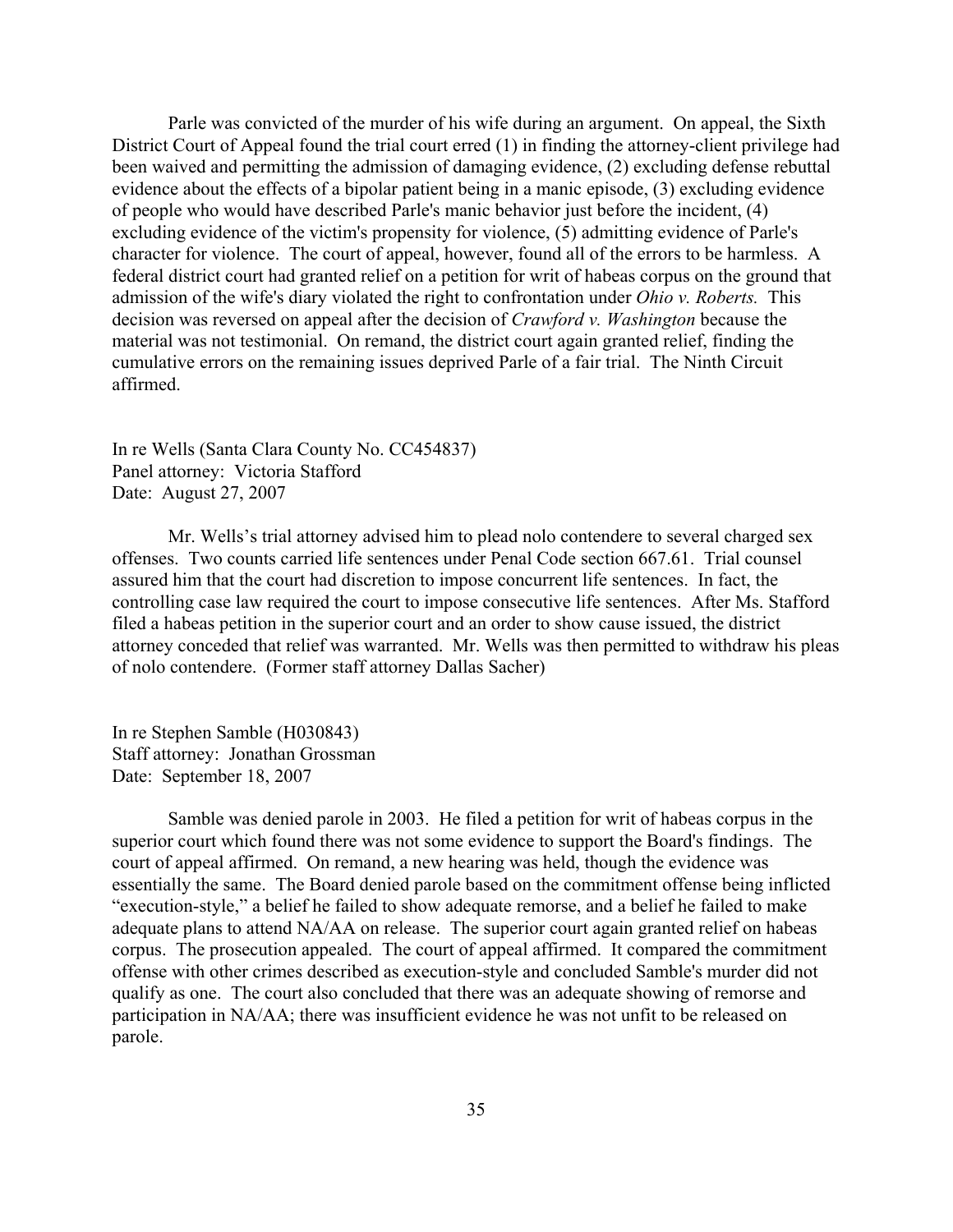In re Mark Grunau (S148025) Staff attorney: Paul Couenhoven Date: August 15, 2007

Grunau retained private counsel to represent him on appeal. Counsel never filed an opening brief, and the appeal was dismissed. Counsel repeatedly assured Grunau that the appeal was proceeding, but it took time. After years of stalling, Grunau learned his appeal had long been dismissed. He sought the assistance of SDAP to revive his appeal. The court of appeal denied a motion to recall the remittitur. A petition for writ of habeas corpus was filed in the supreme court which issued an order to show cause.

In re Vincent Marquez (H029580) Panel attorney: Arthur Dudley Date: July 10, 2007

Marquez was placed in custody for a parole violation. CDCR failed to provide a timely parole hearing as it agreed to do when it entered into a consent decree in light of *Valdivia v. Davis* (E.D. Cal. 2002) 206 F.Supp.2d 1068. He filed a habeas corpus petition, and the superior court ordered his release, finding he was prejudiced from the delay. The government appealed. The court of appeal affirmed, holding a prisoner can enforce the consent decree with a state habeas corpus petition and there was substantial evidence to support the superior court's findings. (Michael Kresser)

Juan Valdez v. Castro (N.D. Cal. No. C-00-04733 MMC) Staff attorney: William Robinson Date: July 9, 2007

Based on an incident occurring in 1993, Valdez was charged with first degree murder, five counts of attempted murder with premeditation, and shooting into an occupied building. A jury convicted him of second degree murder, five counts of attempted murder without premeditation, and shooting into an occupied building, based on an aiding and abetting theory. He argued on appeal that the court failed to instruct on voluntary intoxication as a defense as a defense to the specific intent required for aiding and abetting. The court of appeal affirmed. The California Supreme Court held it was error to not give the instruction and remanded the matter to the court of appeal to determine if was a reasonably probability the error affected the verdict. . . ." (*People v. Mendoza* (1998) 18 Cal.4th 1114.) The court of appeal decided the error was harmless under the *Watson* standard. After exhausting the issue in state court, he filed a habeas corpus petition in 2000 in federal court. In 2003, the district court decided the failure to instruct on the intoxication defense clearly deprived him of due process, but the error was harmless under *Brecht* since the *Brecht* standard was similar to the *Watson* standard. The Ninth Circuit subsequently reversed, stating that the district court was required to conduct an independent review as to whether error was prejudicial. Now, on remand, the district court determined the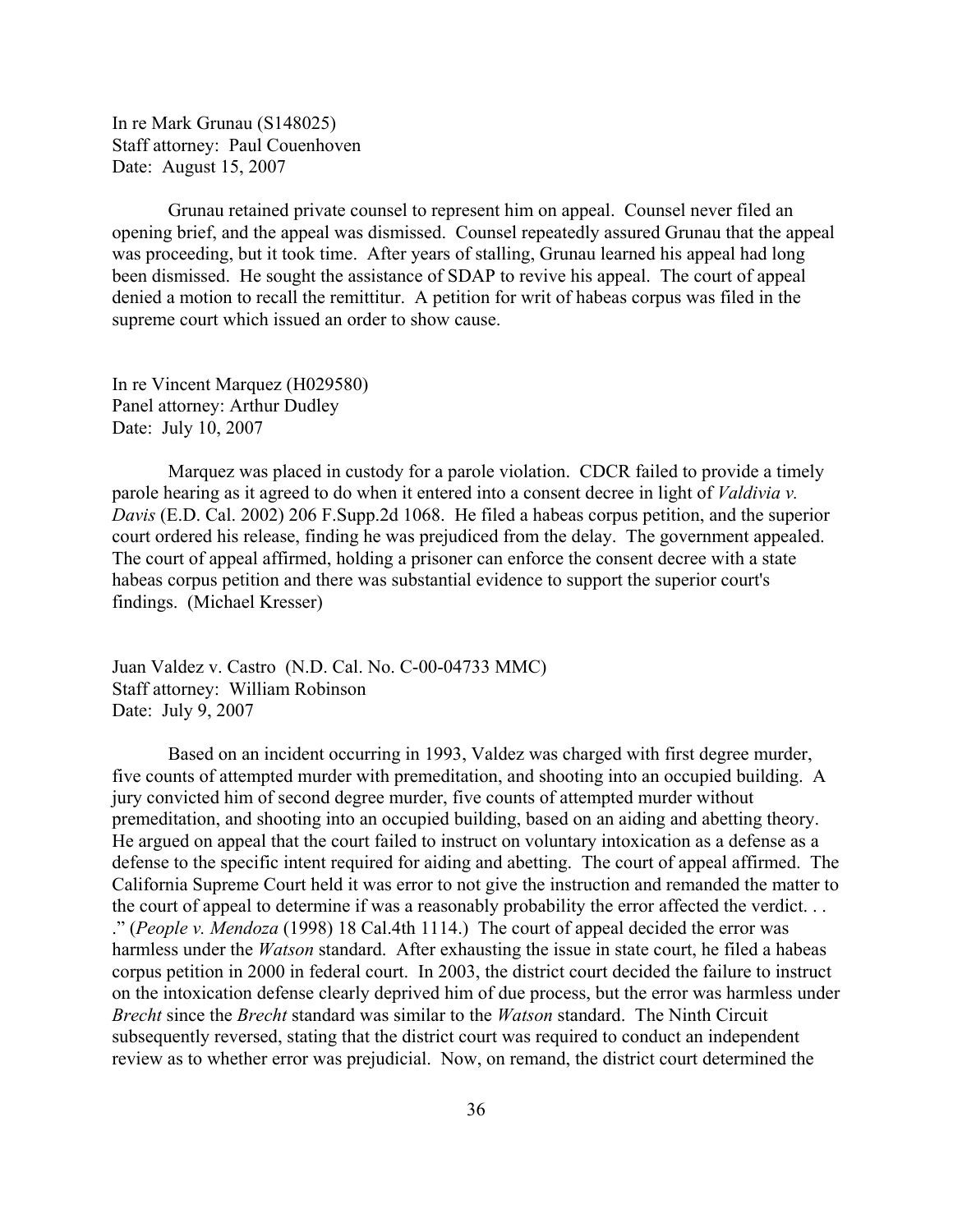error was prejudicial.

Michael Hutchinson v. Hamlet (9th Cir. No. 06-16452) Attorney: Larry Gibbs, Cliff Gardner Date: July 3, 2007

Hutchinson was convicted of robbing a 7-Eleven. Although the robber was masked, three store employees reviewing the grainy video decided that appellant, a frequent customer, was the culprit. Trial counsel presented an alibi defense which consisted of appellant saying he was somewhere else but could not remember where. He said he was too injured to maneuver as the culprit in the video did, but no medical records were presented. Trial counsel did not try to obtain an expert to analyze the videotape because he believed Hutchinson was the robber and Hutchinson lacked funds to hire an expert. The court of appeal denied counsel's request for appointment of an expert and the state habeas petition was summarily denied. While Hutchinson's habeas petition was pending in federal court, the San Jose Mercury News hired an expert who determined that the person in the video committing the robbery was six inches shorter than Hutchinson. The district court granted relief, finding trial counsel was ineffective by making trial decisions based on insufficient information. Had trial counsel acted competently, it was reasonably probable Hutchinson would have been found not guilty. The government appealed, arguing the claim was not exhausted and trial counsel's deficient performance was not prejudicial. The Ninth Circuit affirmed.

People v. Vince Nguyen (H028798) Attorney: Seth Flagsberg Date: June 29, 2007

 Disagreeing with other published cases in California and in the Sixth District, the court of appeal ruled in a published decision that a juvenile prior could not be used as a strike because there is no right to a jury trial. Initially, the court decided that since the minor admitted the allegation in juvenile court, he waived the right to a jury; so it can be used as a strike in this case. On rehearing, the court concluded that the juvenile adjudication could not be used as a strike even if he admitted the allegations in the juvenile court. (Amicus brief by Dallas Sacher)

People v. Whicker (H029315) Attorney: Lorilee M. Gates, Angelyn Gates Date: June 26, 2007

Appellant was convicted by jury of molesting two boys. The trial court admitted a jailhouse telephone conversation between appellant and his girlfriend, who was the chief defense witness, in which she describes a recently engaging in a menage a trois, the alleged victim's extrajudicial statements without complying with the requirements of Evidence Code section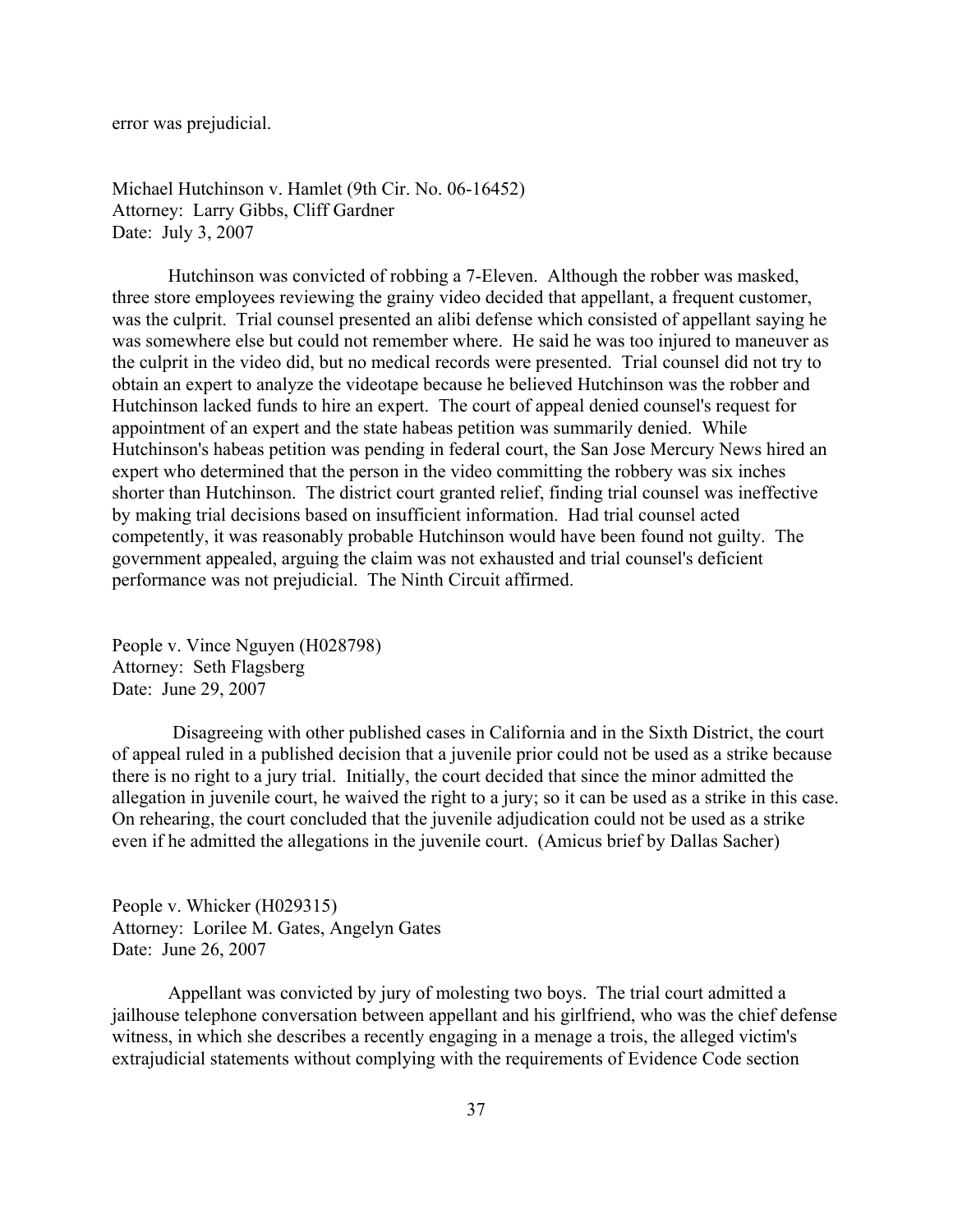1360 to determine the reliability of the statements, and the testimony of two adults who claimed appellant was touching girls inappropriately in plain view in a public swimming pool which the court of appeal concluded lacked reliability and probative value. The court of appeal decided the evidence should have been excluded. At one point, it stated that a "recurring pattern in the prosecution's arguments and the trial court's rulings was the supposition that evidence can be admitted, without otherwise articulating its relevance, just to avert some exculpatory supposition the jury might otherwise entertain." On the other hand, the trial court excluded as self-serving statements given by appellant in a "pretext call" which would have provided the context for his allegedly incriminating statements that were admitted. There is no exception for self-serving statements. The court of appeal held the evidentiary errors cumulatively deprived appellant of a fair trial and required reversal.

In re Ernest Smith (H030201) Panel attorney: Steve DeFilippis Date: May 2, 2007

The parole board ordered Smith be paroled but the governor vetoed the decision. The court of appeal found there was not some evidence to support the decision. On remand, Smith was eventually released, but by then more than five years had past. Smith argued that the time in custody after he should have been released should be credited to his time on parole. Since parole was to last no more than five years, he must be released without parole. In a published decision, the court of appeal agreed. (Staff attorney Dallas Sacher) Rehearing was granted.

David Portee v. Superior Court In Pro Per Date: February 13, 2007

 Portee attempted to file a request for appointment of counsel to investigate and prepare a motion for postconviction DNA testing under Penal Code section 1405. The superior court failed to file his motion and returned it to him. He filed a petition for writ of mandate in the court of appeal. The petition was granted.

People v. Jose Garcia (H030156) Panel attorney: Jean Matulis Date: February 7, 2007

Appellant pled guilty to some crimes with the agreement he would be sentenced to serve 2 years 4 months. Before sentencing, he was found to be incompetent. The court committed him for up to four years and ordered that he receive psychotropic medication. The court of appeal granted a petition for writ of mandate prohibiting the involuntary medication without a sufficient showing of need. It decided on appeal that the civil commitment could not be longer than 2